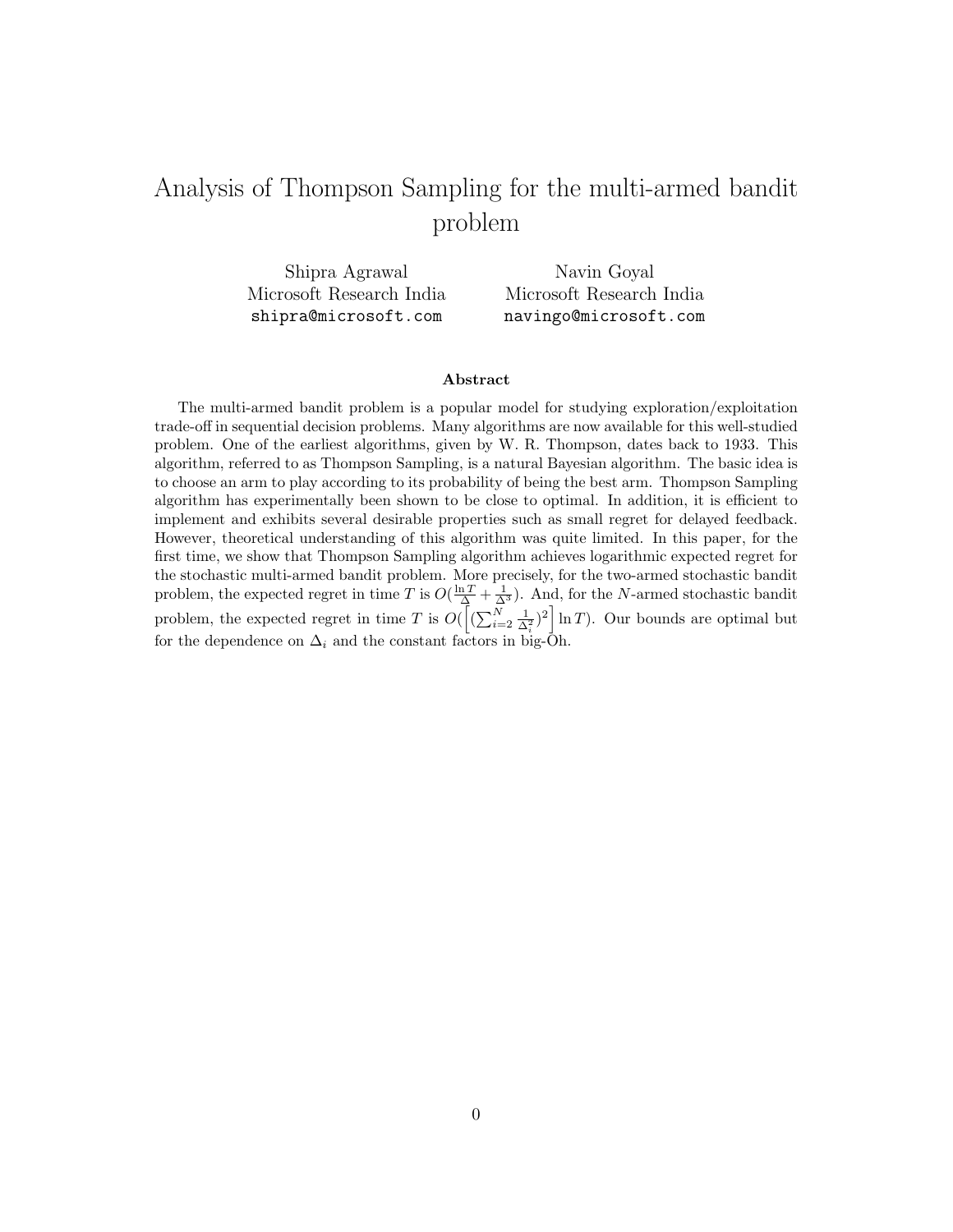## 1 Introduction

Multi-armed bandit (MAB) problem models the exploration/exploitation trade-off inherent in sequential decision problems. One of the early motivations for studying MAB problem was clinical trials: suppose that we have  $N$  different treatments of unknown efficacy for a certain disease. Patients arrive sequentially, and we must decide on a treatment to administer for each arriving patient. To make this decision, we could learn from how various treatments fared for the previous patients. After a sufficient number of trials, we may have a reasonable idea of which treatment is most effective, and from then on, we could administer that treatment for all the patients. However, initially, when there is no or very little information available, we need to *explore* and try each treatment sufficient number of times. We wish to do this exploration in such a way that we can find the best treatment and start exploiting it as soon as possible. The MAB problem is to decide how to choose the treatment for the next patient, given the outcomes of the treatments so far. Today, multi-armed bandit problem has a diverse set of applications some of which will be mentioned shortly.

Many versions and generalizations of the multi-armed bandit problem have been studied in the literature; in this paper we will consider a basic and well-studied version of this problem, referred to as stochastic multi-armed bandit problem. Among many algorithms available for the stochastic bandit problem, some popular ones include Upper Confidence Bound (UCB) family of algorithms (e.g.,  $[7, 1]$  $[7, 1]$ ), which have good theoretical guarantees; and the algorithm by Gittins  $[3]$ , which gives optimal strategy under known priors and geometric time-discounted rewards. In one of the earliest works on stochastic bandit problems, Thompson [\[11\]](#page-16-3) proposed a natural randomized Bayesian algorithm to minimize regret. The basic idea is to play an arm with its probability of being the best arm. This algorithm is known as Thompson Sampling (TS), and it is a member of the family of randomized probability matching algorithms.

Recently, TS has attracted considerable attention. Several studies [\[5,](#page-16-4) [10,](#page-16-5) [2,](#page-16-6) [9\]](#page-16-7) have empirically demonstrated the efficacy of Thompson Sampling: Scott [\[10\]](#page-16-5) provides a detailed discussion of probability matching techniques in many general settings along with favorable empirical comparisons with other techniques. Chapelle and Li [\[2\]](#page-16-6) demonstrate that empirically TS achieves regret comparable to the lower bound of [\[7\]](#page-16-0); and in applications like display advertising and news article recommendation, it is competitive to or better than popular methods such as UCB. In their experiments, TS is also more robust to delayed or batched feedback (in the above clinical trial example, delayed feedback would mean that the result of a treatment may become available after some time delay, but we are required to make immediate decisions for patients arriving in the mean time) than the other methods. A possible explanation may be that TS is a randomized algorithm and so it is unlikely to get trapped in an early bad decision during the delay. Microsoft's adPredictor [\[4\]](#page-16-8) for CTR prediction of search ads on Bing also uses the idea of Thompson Sampling.

It has been suggested [\[2\]](#page-16-6) that despite being easy to implement and being competitive to the state of the art methods, the reason TS is not very popular in literature could be its lack of strong theoretical analysis. Existing theoretical analyses [\[5,](#page-16-4) [8\]](#page-16-9) provide weak guarantees, namely, a bound of  $o(T)$  on expected regret in time T. Also, these existing works provide only asymptotic bounds, and do not bound the finite-time expected regret. In this paper, for the first time, we provide a logarithmic bound on expected regret of TS algorithm in time T that is close to the lower bound of [\[7\]](#page-16-0). Further, we show that TS achieves logarithmic regret uniformly over time, rather than only asymptotically. Before stating our results, we describe the MAB problem and the TS algorithm formally.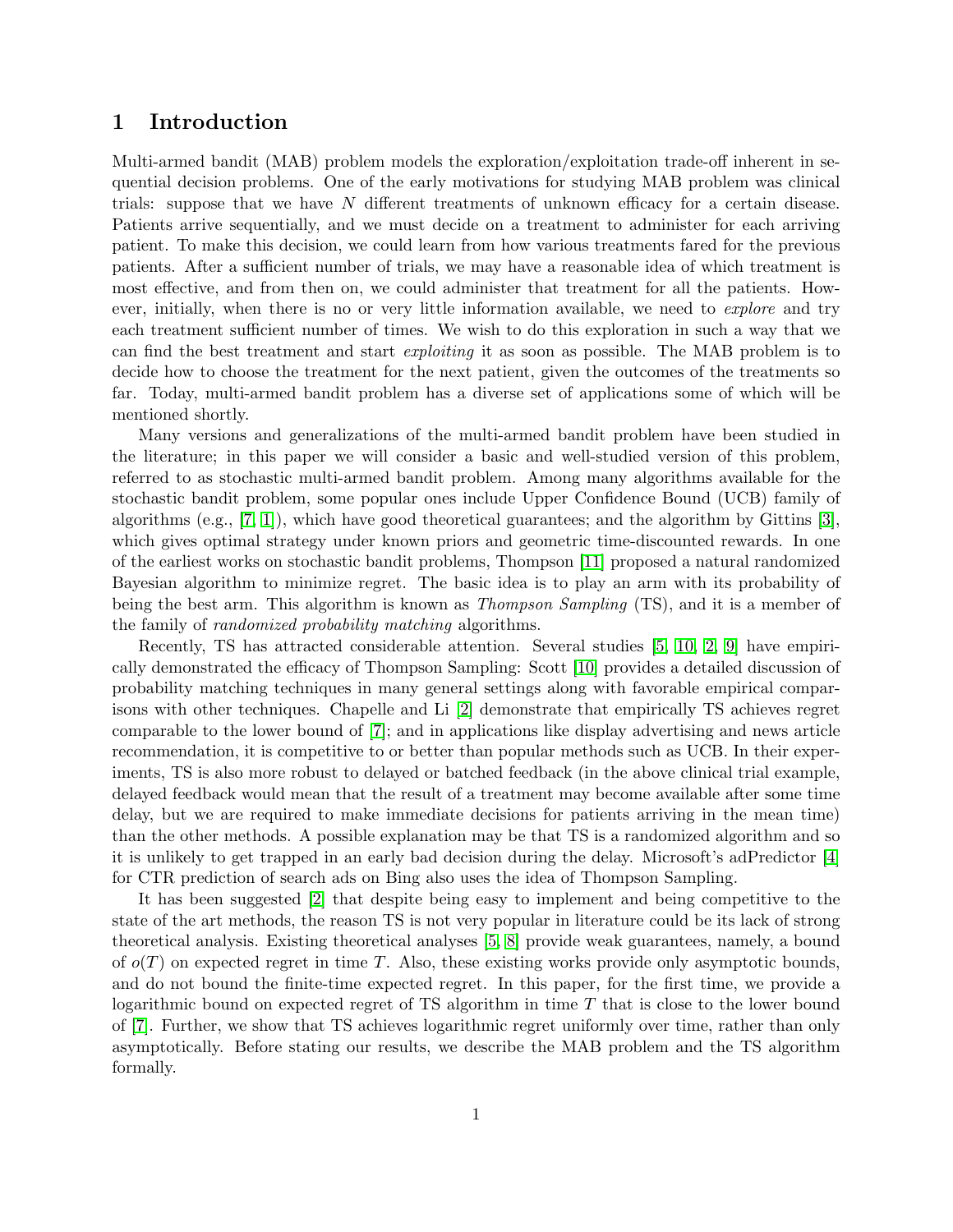#### 1.1 The multi-armed bandit problem

We consider the stochastic multi-armed bandit (MAB) problem: We are given a slot machine with N arms; at each time step  $t = 1, 2, 3, \ldots$ , one of the N arms must be chosen to be played. Each arm i, when played, yields a random real-valued reward according to some fixed (unknown) distribution with support in [0, 1]. The random reward obtained from playing an arm repeatedly are i.i.d. and independent of the plays of the other arms. The reward is observed immediately after playing the arm.

An algorithm for the MAB problem must decide which arm to play at each time step  $t$ , based on the outcomes of the previous  $t-1$  plays. Let  $\mu_i$  denote the (unknown) expected reward for arm *i*. A popular goal is to maximize the expected total reward in time T, i.e.,  $\mathbb{E}[\sum_{t=1}^{T} \mu_{i(t)}],$  where  $i(t)$  is the arm played in step t, and the expectation is over the random choices of  $i(t)$  made by the algorithm. It is more convenient to work with the equivalent measure of expected total regret: the amount we lose because of not playing optimal arm in each step. To formally define regret, let us introduce some notation. Let  $\mu^* := \max_i \mu_i$ , and  $\Delta_i := \mu^* - \mu_i$ . Also, let  $k_i(t)$  denote the number of times arm i has been played up to step  $t-1$ . Then the expected total regret in time T is given by

$$
\mathbb{E}[\mathcal{R}(T)] = \mathbb{E}[\sum_{t=1}^T (\mu^* - \mu_{i(t)})] = \sum_i \Delta_i \cdot \mathbb{E}[k_i(T)].
$$

Other performance measures include PAC-style guarantees; we do not consider those measures here.

#### 1.2 Thompson Sampling

In the most general setting, Thompson Sampling can be described as a natural Bayesian algorithm that plays an arm according to its probability of being the best arm. For simplicity of discussion, we first provide the details of this algorithm for the Bernoulli bandit problem, i.e. when the rewards are either 0 or 1, and for arm i the probability of success (reward  $=1$ ) is  $\mu_i$ . This description of Thompson Sampling follows closely that of Chapelle and Li [\[2\]](#page-16-6). Next, we propose a simple new extension of this algorithm to general reward distributions with support [0, 1], which will allow us to seamlessly extend our analysis for Bernoulli bandits to general stochastic bandit problem.

The algorithm for Bernoulli bandits maintains Bayesian priors on the Bernoulli means  $\mu_i$ 's. Beta distribution turns out to be a very convenient choice of priors for Bernoulli rewards. Let us briefly recall that beta distributions form a family of continuous probability distributions on the interval (0, 1). The pdf of  $Beta(\alpha, \beta)$ , the beta distribution with parameters  $\alpha > 0$ ,  $\beta > 0$ , is given by  $f(x; \alpha, \beta) = \frac{\Gamma(\alpha+\beta)}{\Gamma(\alpha)\Gamma(\beta)} x^{\alpha-1} (1-x)^{\beta-1}$ . The mean of  $Beta(\alpha, \beta)$  is  $\alpha/(\alpha+\beta)$ ; and as is apparent from the pdf, higher the  $\alpha, \beta$ , tighter is the concentration of  $Beta(\alpha, \beta)$  around the mean. Beta distribution is useful for Bernoulli rewards because if the prior is a beta distribution, then so is the posterior.

Initially, the algorithm assumes arm i to have prior  $Beta(1, 1)$  on  $\mu_i$ , which is natural because  $Beta(1, 1)$  is the uniform distribution on  $(0, 1)$ . At time t, having observed  $S_i(t)$  successes (reward  $= 1$ ) and  $F_i(t)$  failures (reward  $= 0$ ) in  $k_i(t) = S_i(t) + F_i(t)$  plays of arm i, the algorithm assumes a  $Beta(S_i(t) + 1, F_i(t) + 1)$  prior on  $\mu_i$ . Note that the beta distribution with parameters  $S_i(t)$  +  $1, F_i(t) + 1$  is the posterior distribution of  $\mu_i$  after observing  $S_i(t)$  successes (with probability  $\mu_i$  of success) and  $F_i(t)$  failures (with probability  $1 - \mu_i$  of failure). The algorithm then samples from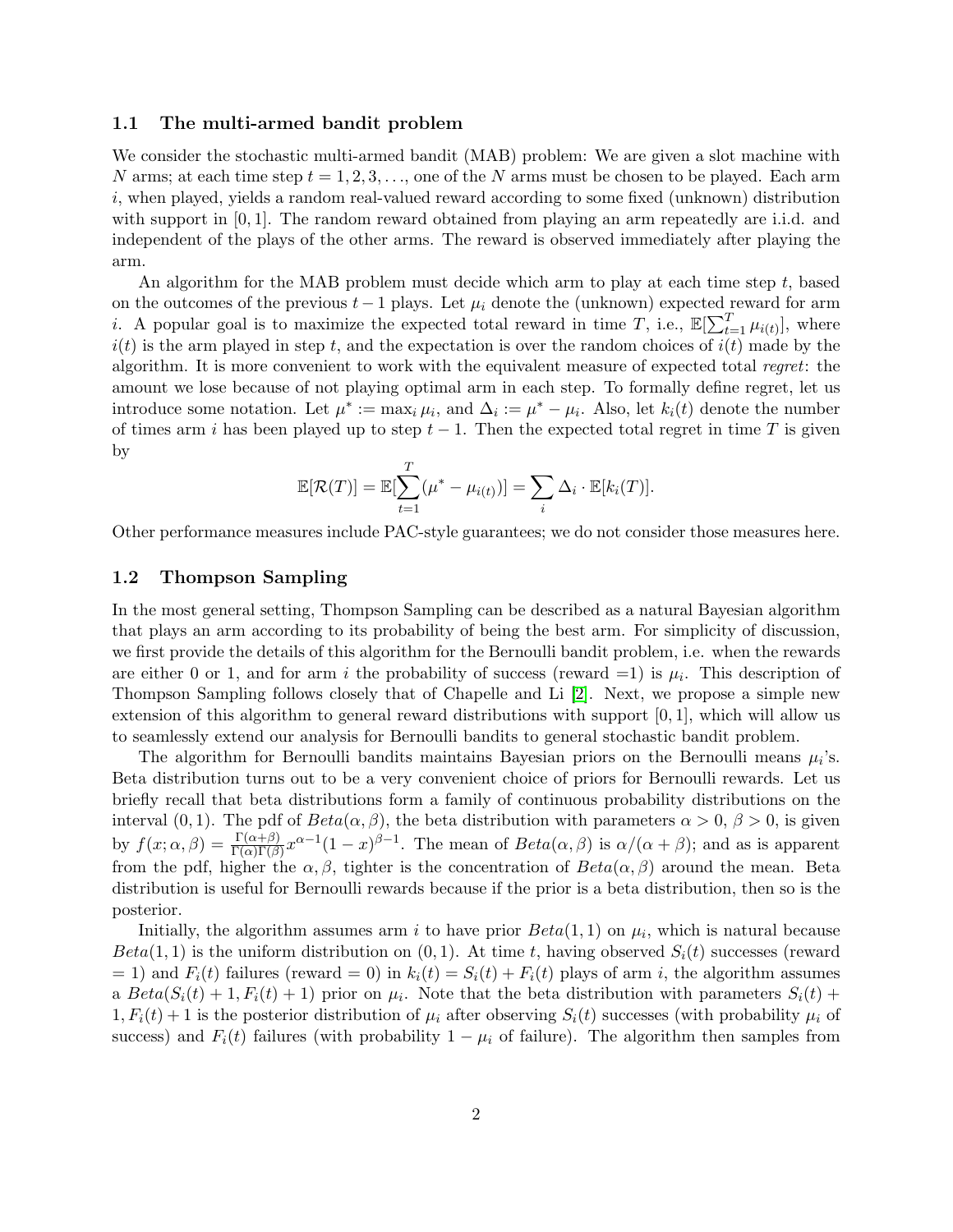this posterior distribution of the  $\mu_i$ 's, and plays an arm according to the probability of its mean being the largest.

We summarize the Thompson Sampling algorithm below.

| Algorithm 1 Thompson Sampling for Bernoulli bandits |  |  |  |  |  |  |
|-----------------------------------------------------|--|--|--|--|--|--|
|-----------------------------------------------------|--|--|--|--|--|--|

1:  $S_i = 0, F_i = 0.$ 2: for  $t = 1, 2, ...,$  do 3: For each arm  $i = 1, \ldots, N$ , generate  $\theta_i(t)$  from the beta distribution with parameters  $(S_i +$  $1, F_i + 1$ ). 4: Play arm  $i(t) := \arg \max_i \theta_i(t)$  and observe reward r. 5: if  $r = 1$ , then  $S_i = S_i + 1$ , else  $F_i = F_i + 1$ .

6: end for

For general stochastic bandits, the rewards for arm  $i$  are generated from a distribution with support [0, 1] and mean  $\mu_i$ . Let  $\tilde{r}_t \in [0,1]$  denote the reward observed at time t. We modify the Thompson Sampling algorithm to perform a Bernoulli trial with probability with success probability  $\tilde{r}_t$  after observing the reward at time t. The variables  $\{S_i(t), F_i(t)\}$  now denote the number of successes and failures in these Bernoulli trials. The remaining algorithm is essentially the same as for Bernoulli bandits. Below is a precise description of the generalized algorithm.

Algorithm 2 Thompson Sampling for general stochastic bandits

1:  $S_i = 0, F_i = 0.$ 2: for  $t = 1, 2, ...,$  do

- 3: For each arm  $i = 1, ..., N$ , generate  $\theta_i(t)$  from the beta distribution with parameters  $(S_i +$  $1, F_i + 1$ .
- 4: Play arm  $i(t) := \arg \max_i \theta_i(t)$  and observe reward  $\tilde{r}$ .
- 5: Perform a Bernoulli trial with success probability  $\tilde{r}$  and observe output r.
- 6: if  $r = 1$ , then  $S_i = S_i + 1$ , else  $F_i = F_i + 1$ .

7: end for

We observe that the probability of observing  $r = 1$  on playing an arm i in the new generalized algorithm is equal to the mean reward  $\mu_i$ . Let  $f_i$  denote the pdf of reward distribution for arm i. Then, on playing arm  $i$ ,

$$
\Pr(r=1) = \int_0^1 \tilde{r} f_i(\tilde{r}) d\tilde{r} = \mu_i.
$$

Thus, the probability of observing  $r = 1$  is same, and  $S_i(t)$ ,  $F_i(t)$  evolve exactly in the same way as in the case of Bernoulli bandits with mean  $\mu_i$ . This allows us to replace, for analysis purpose, the general stochastic bandits with Bernoulli bandits with the same means. We use this observation to confine the proofs in this paper to the case of Bernoulli bandits only.

#### 1.3 Our results

In this article, we bound the *finite time* expected regret of Thompson Sampling. From now on we will assume that the first arm is the unique optimal arm, i.e.,  $\mu^* = \mu_1 > \arg \max_{i \neq 1} \mu_i$ . Assuming that the first arm is an optimal arm is a matter of convenience for stating the results and for the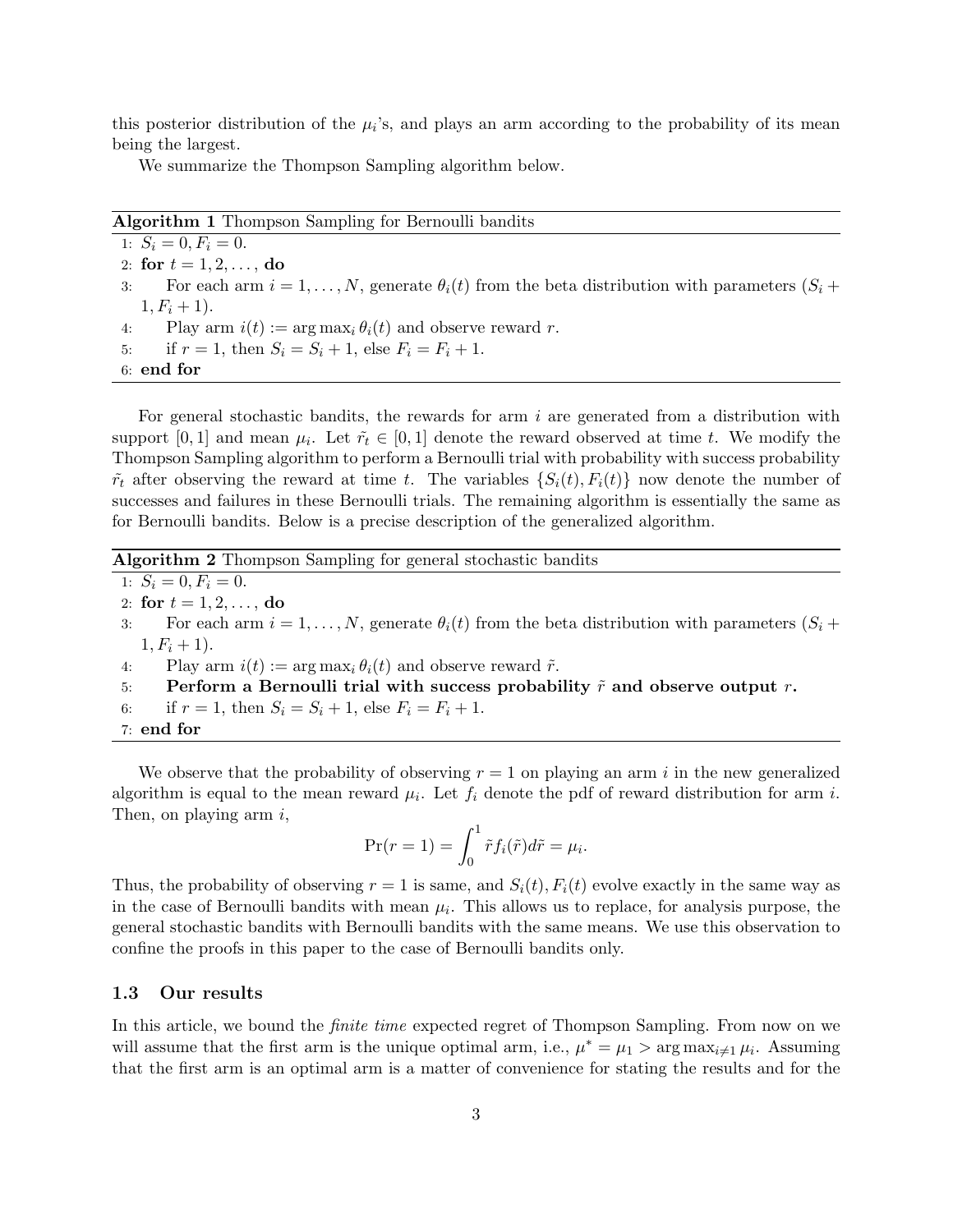analysis. The assumption of *unique* optimal arm is also without loss of generality, since adding more arms with  $\mu_i = \mu^*$  can only decrease the expected regret; details of this argument are provided in Appendix [A.](#page-16-10)

<span id="page-4-0"></span>**Theorem 1.** For the two-armed stochastic bandit problem  $(N = 2)$ , Thompson Sampling algorithm has expected regret

$$
\mathbb{E}[\mathcal{R}(T)] \le \frac{32}{\Delta} \ln T + \frac{48}{\Delta^3} + 18\Delta
$$

in time T, where  $\Delta = \mu_1 - \mu_2$ .

<span id="page-4-1"></span>Theorem 2. For the N-armed stochastic bandit problem, Thompson Sampling algorithm has expected regret

$$
\mathbb{E}[\mathcal{R}(T)] \le \left[ 768\left(\sum_{i=2}^{N} \frac{1}{\Delta_i^2}\right)^2 + 192\left(\sum_{i=2}^{N} \frac{1}{\Delta_i^2}\right) + 64\left(\sum_{i=2}^{N} \frac{1}{\Delta_i}\right) \right] \ln T + 192\left(\sum_{i=2}^{N} \frac{1}{\Delta_i^2}\right) + 52(N-1)
$$

in time T, where  $\Delta_i = \mu_1 - \mu_i$ .

We remark that we have not attempted to optimize constants in the above theorems in the interest of readability. Let us contrast our bounds with the previous work. Lai and Robbins [\[7\]](#page-16-0) proved the following lower bound on regret of any bandit algorithm:

$$
\mathbb{E}[\mathcal{R}(T)] \ge \left[ \sum_{i=2}^{N} \frac{\Delta_i}{D(\mu_i||\mu)} + o(1) \right] \ln T,
$$

where D denotes the KL divergence. They also gave algorithms asymptotically achieving this guarantee, though unfortunately their algorithms are not efficient. Auer et al. [\[1\]](#page-16-1) gave the UCB1 algorithm, which is efficient and achieves the following bound:

$$
\mathbb{E}[\mathcal{R}(T)] \le \left[8\sum_{i=2}^N \frac{1}{\Delta_i}\right] \ln T + (1 + \pi^2/3) \left(\sum_{i=2}^N \Delta_i\right).
$$

For many settings of the parameters, the bound of Auer et al. is not far from the lower bound of Lai and Robbins. Our bounds are optimal in terms of dependence on  $T$ , but inferior in terms of the constant factors and dependence on  $\Delta$ . We note that for the two-armed case our bound closely matches the bound of Auer et al. For the N-armed setting, the exponent of  $\Delta$ 's in our bound is basically 4 compared to the exponent 1 for UCB1.

## 2 Proof Techniques

In this section, we give an informal description of the techniques involved in our analysis. We hope that this will aid in reading the proofs, though this section is not essential for the sequel. We assume that all arms are Bernoulli arms, and that the first arm is the unique optimal arm. As explained in the previous sections, these assumptions are without loss of generality.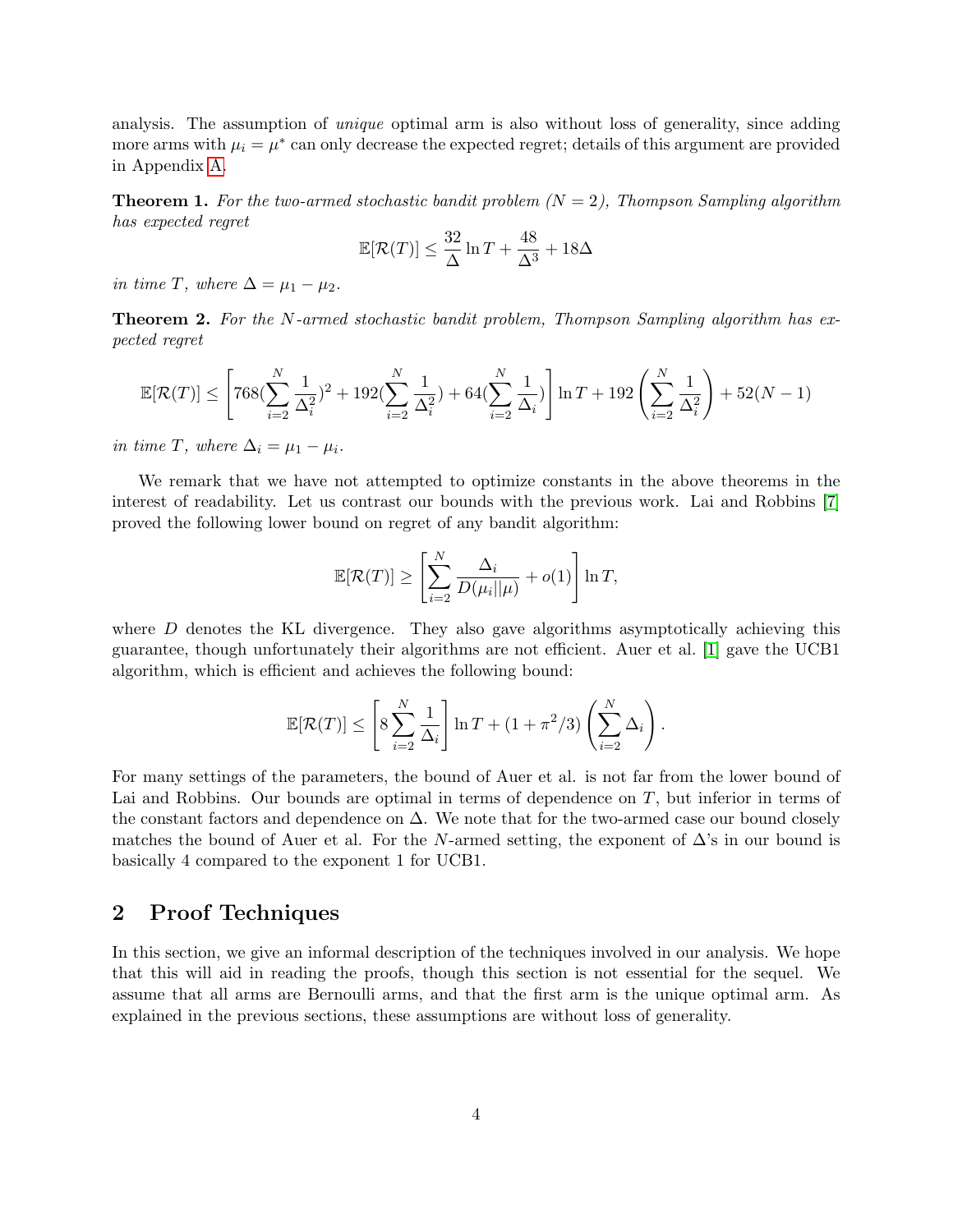Main technical difficulties. Thompson Sampling is a randomized algorithm which achieves exploration by choosing to play the arm with best sampled mean, among those generated from beta distributions around the respective empirical means. The beta distribution becomes more and more concentrated around the empirical mean as the number of plays of an arm increases. This randomized setting is unlike the algorithms in UCB family, which achieve exploration by adding a deterministic, non-negative bias inversely proportional to the number of plays, to the observed empirical means. Analysis of TS poses difficulties that seem to require new ideas.

For example, following general line of reasoning is used to analyze regret of UCB like algorithms in two-arms setting [\[1\]](#page-16-1): once the second arm has been played sufficient number of times, its empirical mean is tightly concentrated around its actual mean. If the first arm has been played sufficiently large number of times by then, it will have an empirical mean close to its actual mean and larger than that of the second arm. Otherwise, if it has been played small number of times, its non-negative bias term will be large. Consequently, once the second arm has been played sufficient number of times, it will be played with very small probability (inverse polynomial of time) regardless of the number of times the first arm has been played so far.

However, for Thompson Sampling, if the number of previous plays of the first arm is small, then the probability of playing the second arm could be as large as a constant even if it has already been played large number of times. For instance, if the first arm has not been played at all, then  $\theta_1(t)$  is a uniform random variable, and thus  $\theta_1(t) < \theta_2(t)$  with probability  $\theta_2(t) \approx \mu_2$ . As a result, in our analysis we need to carefully consider the distribution of the number of previous plays of the first arm, in order to bound the probability of playing the second arm.

The observation just mentioned also points to a challenge in extending the analysis of TS for two-armed bandit to the general N-armed bandit setting. One might consider analyzing the regret in the N-armed case by considering only two arms at a time—the first arm and one of the suboptimal arms. We could use the observation that the probability of playing a suboptimal arm is bounded by the probability of it exceeding the first arm. However, this probability also depends on the number of previous plays of the two arms, which in turn depend on the plays of the other arms. Again, Auer et al.[\[1\]](#page-16-1), in their analysis of UCB algorithm, overcome this difficulty by bounding this probability for all possible numbers of previous plays of the first arm, and large enough plays of the suboptimal arm. For Thompson Sampling, due to the observation made earlier, the (distribution of the) number of previous plays of the first arm needs to be carefully accounted for, which in turn requires considering all the arms at the same time, thereby leading to a more involved analysis.

Proof outline for two arms setting. Let us first consider the special case of two arms which is simpler than the general N arms case. Firstly, we note that it is sufficient to bound the regret incurred during the time steps *after* the second arm has been played  $L = 16(\ln T)/\Delta^2$  times. The expected regret before this event is bounded by  $16(\ln T)/\Delta$  because only the plays of the second arm produce an expected regret of  $\Delta$ ; regret is 0 when the first arm is played. Next, we observe that after the second arm has been played  $L$  times, the following happens with high probability: the empirical average reward of the second arm from each play is very close to its actual expected reward  $\mu_2$ , and its beta distribution is tightly concentrated around  $\mu_2$ . This means that, thereafter, the first arm would be played at time t if  $\theta_1(t)$  turns out to be greater than (roughly)  $\mu_2$ . This observation allows us to model the number of steps between two consecutive plays of the first arm as a geometric random variable with parameter close to  $Pr[\theta_1(t) > \mu_2]$ . To be more precise, given that there have been j plays of the first arm with  $s(j)$  successes and  $f(j) = j - s(j)$  failures, we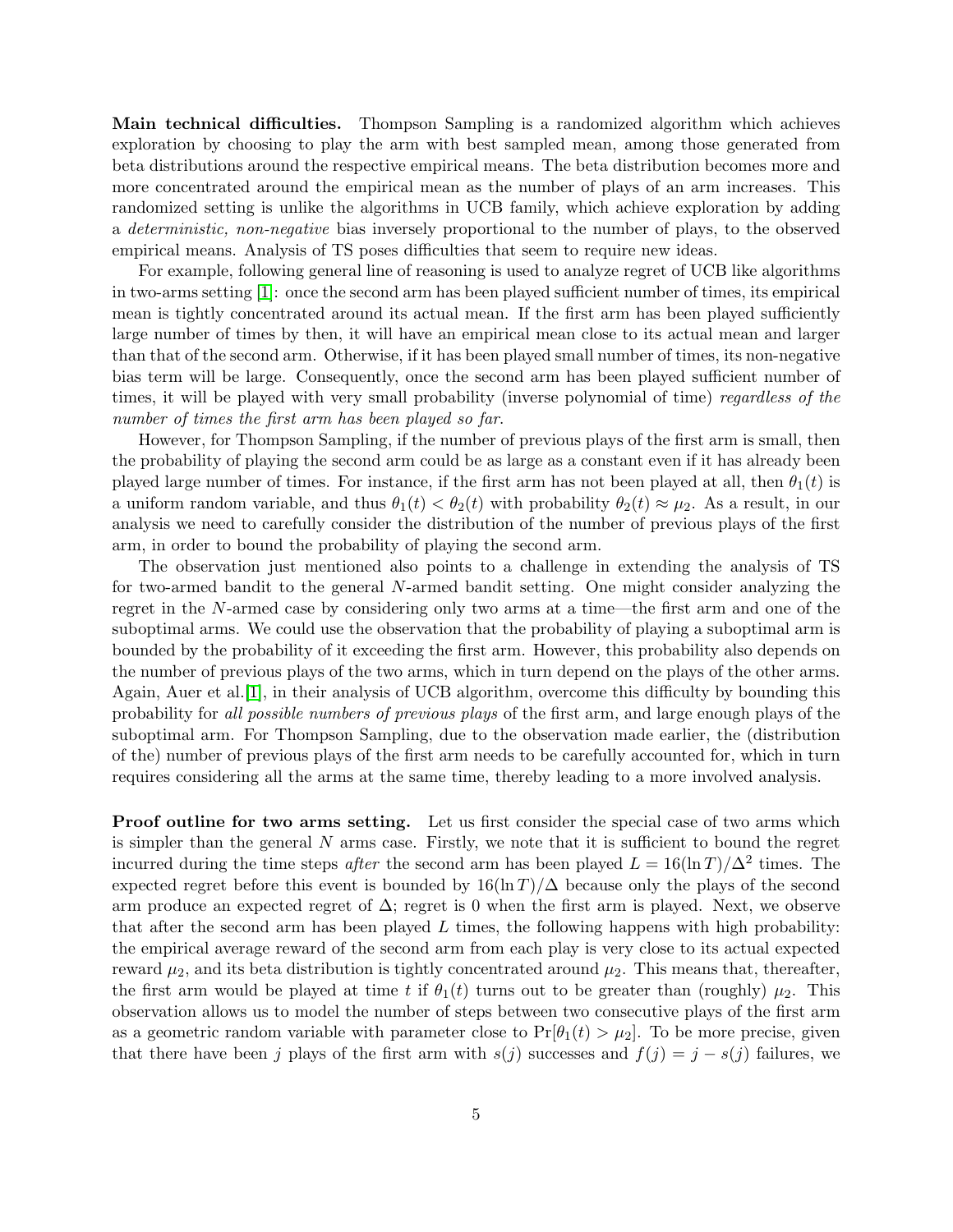want to estimate the expected number of steps before the first arm is played again (not including the steps in which the first arm is played). This is modeled by a geometric random variable  $X(j, s(j), \mu_2)$  with parameter  $Pr[\theta_1 > \mu_2]$ , where  $\theta_1$  has distribution  $Beta(s(j) + 1, j - s(j) + 1)$ , and thus  $\mathbb{E}[X(j, s(j), \mu_2)|s(j)] = 1/\Pr[\theta_1 > \mu_2] - 1$ . To bound the overall expected number of steps between the  $j<sup>th</sup>$  and  $(j+1)<sup>th</sup>$  play of the first arm, we need to take into account the distribution of the number of successes  $s(j)$ . For large j, we use Chernoff–Hoeffding bounds to say that  $s(j)/j \approx \mu_1$ with high probability, and moreover  $\theta_1$  is concentrated around its mean, and thus we get a good estimate of  $\mathbb{E}[E[X(j, s(j), \mu_2)|s(j)]]$ . However, for small j we do not have such concentration, and it requires a delicate computation to get a bound on  $\mathbb{E}[E[X(j, s(j), \mu_2)|s(j)]]$ . The resulting bound on the expected number of steps between consecutive plays of the first arm bounds the expected number of plays of the second arm, to yield a good bound on the regret for the two-arms setting.

**Proof outline for** N arms setting. At any step t, we divide the set of suboptimal arms into two subsets: *saturated* and *unsaturated*. The set  $C(t)$  of saturated arms at time t consists of arms a that have already been played a sufficient number  $(L_a = 16(\ln T)/\Delta_a^2)$  of times, so that with high probability,  $\theta_a(t)$  is tightly concentrated around  $\mu_a$ . As earlier, we try to estimate the number of steps between two consecutive plays of the first arm. After  $j^{th}$  play, the  $(j + 1)^{th}$  play of first arm will occur at the earliest time t such that  $\theta_1(t) > \theta_i(t)$ ,  $\forall i \neq 1$ . The number of steps before  $\theta_1(t)$  is greater than  $\theta_a(t)$  of all saturated arms  $a \in C(t)$  can be analyzed using a geometric random variable with parameter close to  $Pr(\theta_1 \ge \max_{a \in C(t)} \mu_a)$ , as before. However, even if  $\theta_1(t)$  is greater than the  $\theta_a(t)$  of all saturated arms  $a \in C(t)$ , it may not get played due to play of an unsaturated arm u with a greater  $\theta_u(t)$ . Call this event an "interruption" by unsaturated arms. We show that if there have been j plays of first arm with  $s(j)$  successes, the expected number of steps until the  $(j + 1)$ <sup>th</sup> play can be upper bounded by the product of the expected value of a geometric random variable similar to  $X(j, s(j), \max_a \mu_a)$  defined earlier, and the number of interruptions by the unsaturated arms. Now, the total number of interruptions by unsaturated arms is bounded by  $\sum_{u=2}^{N} L_u$  (since an arm u becomes saturated after  $L_u$  plays). The actual number of interruptions is hard to analyze due to the high variability in the parameters of the unsaturated arms. We derive our bound assuming the worst case allocation of these  $\sum_{u} L_u$  interruptions. This step in the analysis is the main source of the high exponent of ∆ in our regret bound for the N-armed case compared to the two-armed case.

### 3 Regret bound for the two-armed bandit problem

In this section, we present a proof of Theorem [1,](#page-4-0) our result for the two-armed bandit problem. Recall our assumption that all arm have Bernoulli distribution on rewards, and that the first arm is the unique optimal arm.

Let random variable j<sub>0</sub> denote the number of plays of the first arm until  $L = 16(\ln T)/\Delta^2$  plays of the second arm. Also, let random variable  $Y_j$  measure the number of time steps between the  $j^{th}$ and  $(j + 1)^{th}$  plays of the first arm (not counting the steps in which the  $j^{th}$  and  $(j + 1)^{th}$ ) plays happened), and let  $s(j)$  denote the number of successes in the first j plays of the first arm. Then the expected number of plays of the second arm in time  $T$  is bounded by

$$
\mathbb{E}[k_2(T)] \le L + \mathbb{E}[\sum_{j=j_0}^{T-1} Y_j].
$$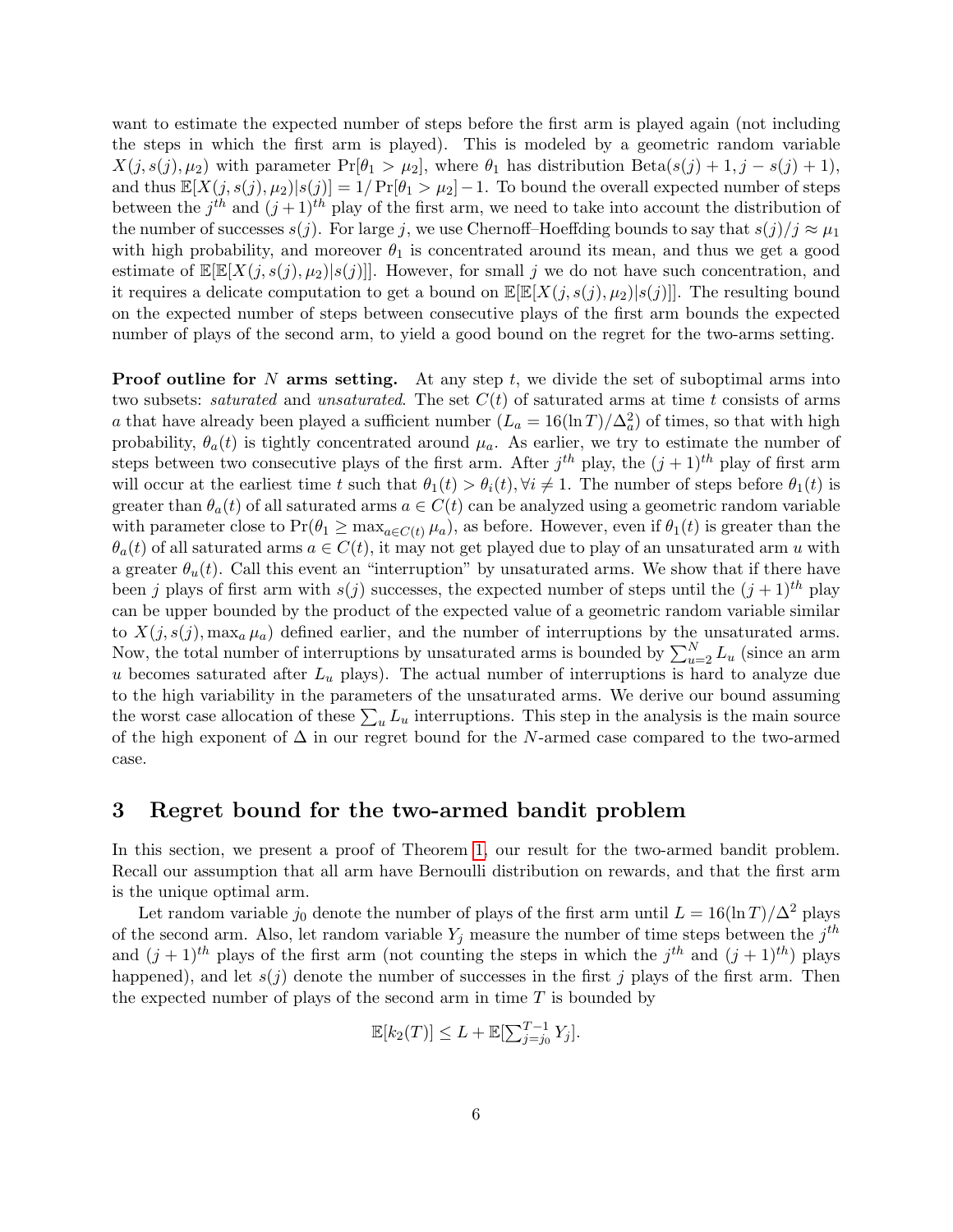To understand the expectation of  $Y_j$ , it will be useful to define another random variable  $X(j, s, y)$ as follows. We perform the following experiment until it succeeds: check if a Beta $(s+1,j-s+1)$ distributed random variable exceeds a threshold  $y$ . For each experiment, we generate the betadistributed r.v. independently of the previous ones. Now define  $X(j, s, y)$  to be the number of trials before the experiment succeeds. Thus,  $X(j, s, y)$  takes non-negative integer values, and is a geometric random variable with parameter (success probability)  $1 - F_{s+1,j-s+1}^{beta}(y)$ . Here  $F_{\alpha,\beta}^{beta}$ denotes the cdf of the beta distribution with parameters  $\alpha, \beta$ .

We will relate Y and X shortly. The following lemma provides a handle on the expectation of X.

<span id="page-7-0"></span>**Lemma 1.** For all non-negative integers  $j, s \leq j$ , and for all  $y \in [0, 1]$ ,

$$
\mathbb{E}[X(j, s, y)] = \frac{1}{F_{j+1, y}^B(s)} - 1,
$$

where  $F_{n,p}^B$  denotes the cdf of the binomial distribution with parameters  $(n,p)$ .

Proof. By the well-known formula for the expectation of a geometric random variable and the definition of X we have,  $\mathbb{E}[X(j,s,y)] = \frac{1}{1-F_{s+1,j-s+1}^{beta}} - 1$  (The additive  $-1$  is there because we do not count the final step where the Beta r.v. is greater than y.) The lemma then follows from Fact [1](#page-17-0) in Appendix [B.](#page-17-1)  $\Box$ 

In order to bound expected value of Y using expected value of  $X$ , we will condition on an event  $E_2(T)$ , which we define to hold iff  $\theta_2(t) \leq \mu_2 + \frac{\Delta}{2}$  $\frac{\Delta}{2}$  for all time  $t \in [1, T]$  such that the second arm has already been played at least  $L$  times before time  $t$ . The following lemma can be proven using Fact [1](#page-17-0) and the Chernoff–Hoeffding bounds.

<span id="page-7-1"></span>**Lemma 2.** 
$$
Pr(E_2(T)) \geq 1 - \frac{2}{T}
$$
.

Proof. Refer to Appendix [C.1.](#page-18-0)

Recall that  $Y_i$  was defined as the number of steps before  $\theta_1(t) > \theta_2(t)$  for the first time after the  $j^{th}$  play of the first arm. Now, under event  $E_2(T)$ ,  $\theta_2(t) \leq \mu_2 + \Delta/2$ , for all time t after L plays of the second arm. Therefore, given that event  $E_2(T)$  holds, and that the number of successes in j trials of first arm is  $s(j)$ ,  $Y_j$  for  $j \geq j_0$  is stochastically dominated by geometric random variable  $X(j,s(j),\mu_2+\frac{\Delta}{2})$  $\frac{\Delta}{2}$ ). Also, it is bounded by T. If the event  $E_2(T)$  does not hold, we can bound  $\sum_j Y_j$ by the trivial upper bound of  $T$ . Using these observations,

$$
\mathbb{E}[\sum_{j=j_0}^{T-1} Y_j] \leq \mathbb{E}[\sum_{j=j_0}^{T-1} \mathbb{E}[Y_j | j_0, s(j), E_2(T)]] + \overline{\Pr(E_2(T))} \cdot T
$$
  
\n
$$
\leq \mathbb{E}[\sum_{j=j_0}^{T-1} \min{\{\mathbb{E}[X(j, s(j), \mu_2 + \frac{\Delta}{2}) \mid s(j)], T\}}] + \frac{2}{T} \cdot T
$$
  
\n
$$
\leq \mathbb{E}[\sum_{j=0}^{T-1} \min{\{\mathbb{E}[X(j, s(j), \mu_2 + \frac{\Delta}{2}) \mid s(j)], T\}}] + 2.
$$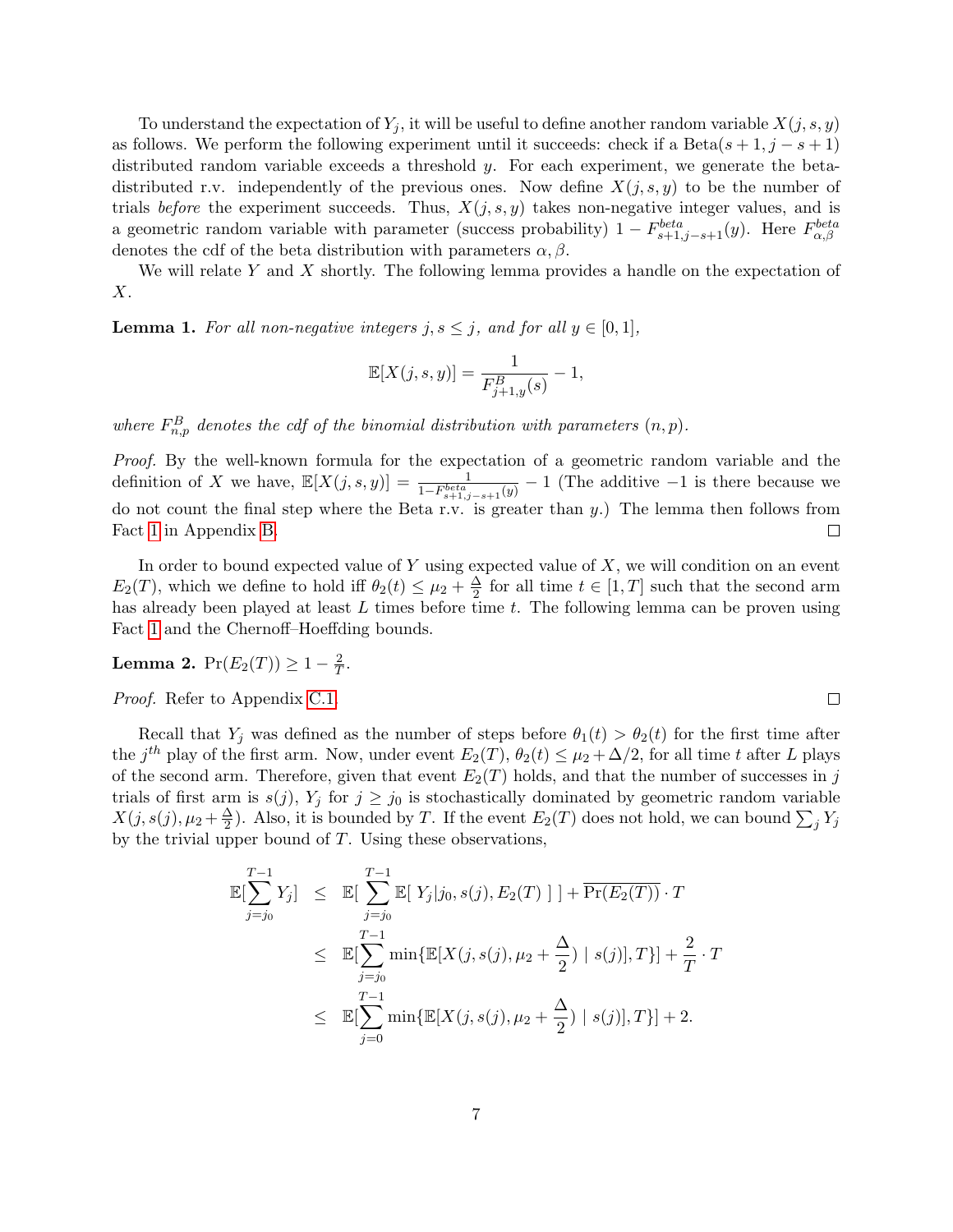<span id="page-8-2"></span>**Lemma 3.** Consider any positive  $y < \mu_1$ , and let  $\Delta' = \mu_1 - y$ . Also, let  $R = \frac{\mu_1(1-y)}{y(1-\mu_1)} > 1$ , and let D denote the KL-divergence between  $\mu_1$  and y, i.e.  $D = y \ln \frac{y}{\mu_1} + (1 - y) \ln \frac{1 - y}{1 - \mu_1}$ . Then,

$$
\mathbb{E} [\min \{ \mathbb{E}[X(j, s(j), y) \mid s(j)], T \}] \leq \begin{cases} 1 + \frac{2}{1 - y} + \frac{\mu_1}{\Delta'} e^{-Dj} & j < \frac{y}{D} \ln R, \\ 1 + \frac{R^y}{1 - y} e^{-Dj} + \frac{\mu_1}{\Delta'} e^{-Dj} & \frac{y}{D} \ln R \leq j < \frac{4 \ln T}{\Delta'^2}, \\ \frac{16}{T} & j \geq \frac{4 \ln T}{\Delta'^2}, \end{cases}
$$

where the outer expectation is taken over  $s(j)$  distributed as Binomial $(j, \mu_1)$ .

*Proof.* Using Lemma [1,](#page-7-0) the expected value of  $X(j, s(j), y)$  for any given  $s(j)$ ,

$$
\mathbb{E}[X(j, s(j), y) | s(j)] = \frac{1}{F_{j+1, y}^B(s(j))} - 1.
$$

**Case of large** j: First, we consider the case of large j, i.e. when  $j \geq 4(\ln T)/\Delta^2$ . Then, by simple application of Chernoff–Hoeffding bounds (refer to Fact [3](#page-17-2) and Lemma [5\)](#page-17-3), we can derive that for any  $s \geq (y + \frac{\Delta'}{2})$  $\frac{\Delta'}{2}$ )j,

$$
F_{j+1,y}^B(s) \ge F_{j+1,y}^B(yj+\frac{\Delta'j}{2}) \ge 1 - \frac{e^{4\Delta'/2}}{e^{2j\Delta'^2/4}} \ge 1 - \frac{e^{2\Delta'}}{T^2} \ge 1 - \frac{8}{T^2},
$$

giving that for  $s \geq y(j + \frac{\Delta'}{2})$  $\frac{\Delta'}{2}$ ,  $\mathbb{E}[X(j+1, s, y)] \leq \frac{1}{(1-\frac{8}{T^2})} - 1.$ 

Again using Chernoff–Hoeffding bounds, the probability that  $s(j)$  takes values smaller than  $(y+\frac{\tilde{\Delta}'}{2})$  $\frac{\Delta'}{2}$ )*j* can be bounded as,

$$
F_{j,\mu_1}^B(yj+\frac{\Delta'j}{2})=F_{j,\mu_1}^B(\mu_1j-\frac{\Delta'j}{2})\leq e^{-2j\frac{\Delta'^2}{4}}\leq \frac{1}{T^2}<\frac{8}{T^2}.
$$

For these values of  $s(j)$ , we will use the upper bound of T. Thus,

$$
\mathbb{E}[\min{\{\mathbb{E}[X(j,s(j),y)|s(j)],T\}}] \leq (1-8/T^2) \cdot \left(\frac{1}{(1-8/T^2)}-1\right) + \frac{8}{T^2} \cdot T \leq \frac{16}{T}.
$$

**Case of small j:** For small j, the argument is more delicate. We use,

<span id="page-8-1"></span>
$$
\mathbb{E}[\mathbb{E}[X(j,s(j),y)|s(j)]] = \mathbb{E}[\frac{1}{F_{j+1,y}^B(s(j))} - 1] = \sum_{s=0}^j \frac{f_{j,\mu_1}^B(s)}{F_{j+1,y}^B(s)} - 1,\tag{1}
$$

where  $f_{j,\mu_1}^B$  denotes pdf of the Binomial $(j,\mu_1)$  distribution. We use the observation that for  $s \geq$  $[y(j + 1)], F_{j+1,y}^B(s) \ge 1/2$ . This is because the median of a Binomial $(n, p)$  distribution is either |np| or  $\lceil np \rceil$  [\[6\]](#page-16-11). Therefore,

<span id="page-8-0"></span>
$$
\sum_{s=\lceil y(j+1)\rceil}^{j} \frac{f_{j,\mu_1}^B(s)}{F_{j+1,y}^B(s)} \le 2.
$$
 (2)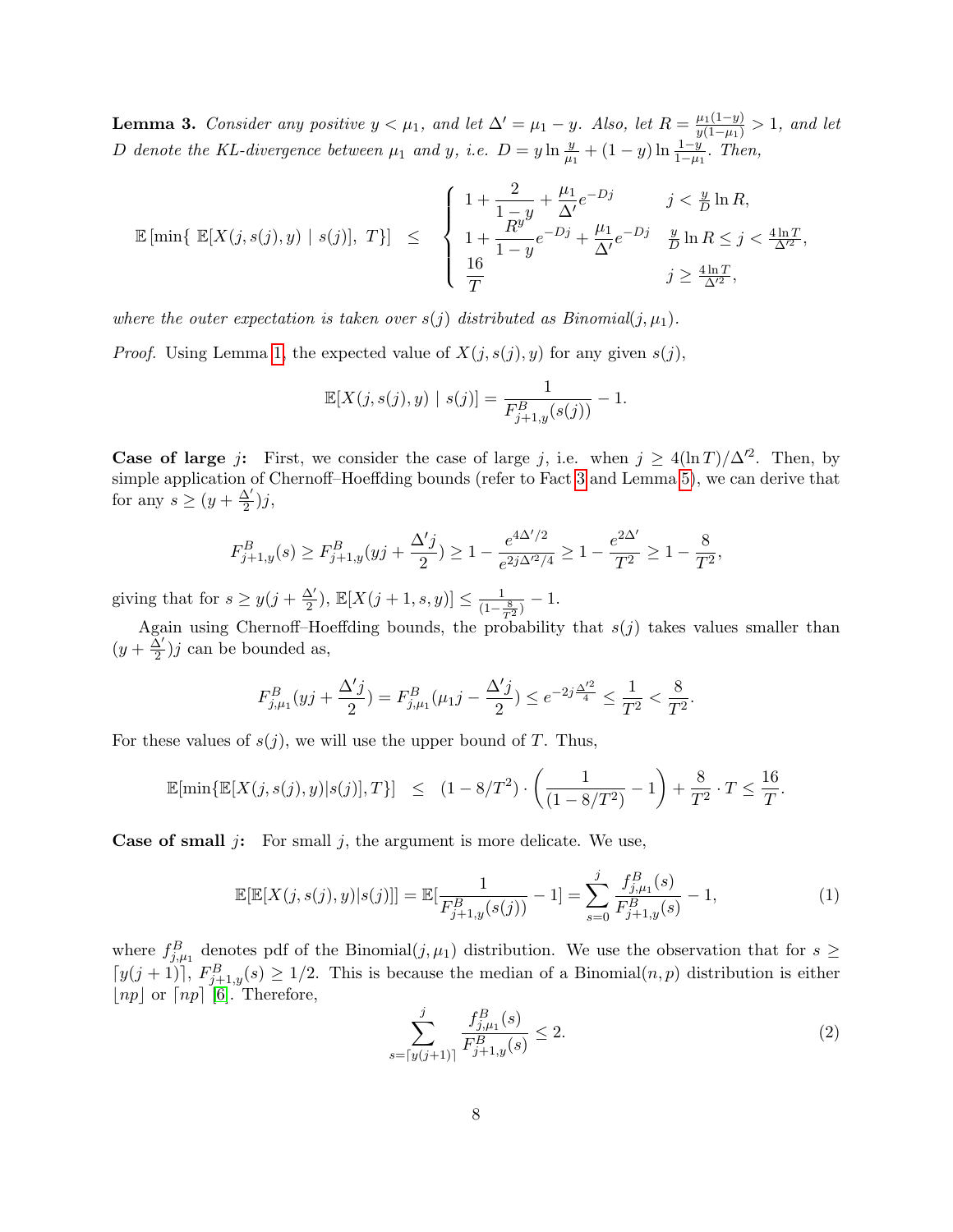For small s, i.e.,  $s \leq \lfloor yj \rfloor$ , we use  $F_{j+1,y}^B(s) = (1-y)F_{j,y}^B(s) + yF_{j,y}(s-1) \geq (1-y)F_{j,y}^B(s)$  and  $F_{j,y}^B(s) \ge f_{j,y}^B(s)$ , to get

<span id="page-9-2"></span>
$$
\sum_{s=0}^{\lfloor yj \rfloor} \frac{f_{j,\mu_1}^B(s)}{F_{j+1,y}^B(s)} \leq \sum_{s=0}^{\lfloor yj \rfloor} \frac{1}{(1-y)} \frac{f_{j,\mu_1}^B(s)}{f_{j,y}^B(s)}
$$
\n
$$
= \sum_{s=0}^{\lfloor yj \rfloor} \frac{1}{(1-y)} \frac{\mu_1^s (1-\mu_1)^{j-s}}{y^s (1-y)^{j-s}}
$$
\n
$$
= \sum_{s=0}^{\lfloor yj \rfloor} \frac{1}{(1-y)} R^s \frac{(1-\mu_1)^j}{(1-y)^j}
$$
\n
$$
= \frac{1}{(1-y)} \left( \frac{R^{\lfloor yj \rfloor+1} - 1}{R - 1} \right) \frac{(1-\mu_1)^j}{(1-y)^j}
$$
\n
$$
\leq \frac{1}{(1-y)} \frac{R}{R - 1} \frac{\mu_1^{yj} (1-\mu_1)^{(j-yj)}}{y^{yj} (1-y)^{j-yj}}
$$
\n
$$
= \frac{\mu_1}{\mu_1 - y} e^{-Dj} = \frac{\mu_1}{\Delta'} e^{-Dj}.
$$
\n(3)

If  $\lfloor yj \rfloor < \lfloor yj \rfloor < \lfloor y(j + 1) \rfloor$ , then we need to additionally consider  $s = \lfloor yj \rfloor$ . Note, however, that in this case  $\boxed{yj} \leq yj + y$ . For  $s = \boxed{yj}$ ,

<span id="page-9-1"></span>
$$
\frac{f_{j,\mu_1}^B(s)}{F_{j+1,y}^B(s)} \le \frac{1}{(1-y)F_{j,y}^B(s)} \le \frac{2}{1-y}.
$$
\n(4)

Alternatively, we can use the following bound for  $s = [yj]$ ,

<span id="page-9-0"></span>
$$
\frac{f_{j,\mu_1}^B(s)}{F_{j+1,y}^B(s)} \leq \frac{1}{(1-y)} \frac{f_{j,\mu_1}^B(s)}{F_{j,y}^B(s)}
$$
\n
$$
\leq \frac{1}{(1-y)} \frac{f_{j,\mu_1}^B(s)}{f_{j,y}^B(s)}
$$
\n
$$
\leq \frac{1}{(1-y)} R^s \left(\frac{1-\mu_1}{1-y}\right)^j
$$
\n
$$
\leq \frac{1}{(1-y)} R^{yj+y} \left(\frac{1-\mu_1}{1-y}\right)^j \quad \text{(because } s = \lceil yj \rceil \leq yj + y)
$$
\n
$$
\leq \frac{R^y}{(1-y)} e^{-Dj}.
$$
\n(5)

Next, we substitute the bounds from [\(2\)](#page-8-0)-[\(5\)](#page-9-0) in Equation [\(1\)](#page-8-1) to get the result in the lemma. In this substitution, for  $s = [yj]$ , we use the bound in Equation [\(4\)](#page-9-1) when  $j < \frac{y}{D} \ln R$ , and the bound in Equation [\(5\)](#page-9-0) when  $j \geq \frac{y}{l}$  $\frac{y}{D} \ln R$ .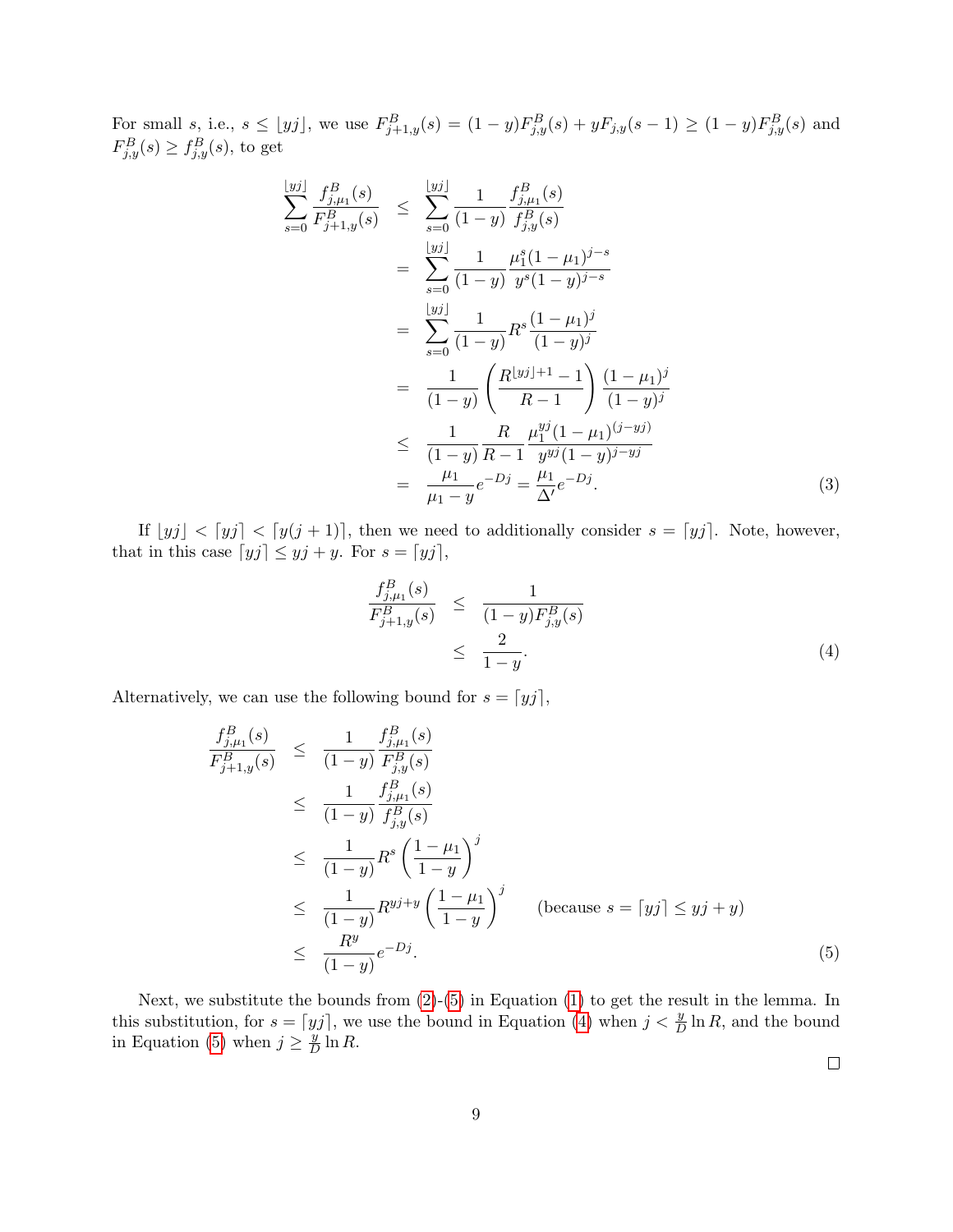Using Lemma [3](#page-8-2) for  $y = \mu_2 + \Delta/2$ , and  $\Delta' = \Delta/2$ , we can bound the expected number of plays of the second arm as:

$$
\mathbb{E}[k_2(T)] = L + \mathbb{E}[\sum_{j=0}^{T-1} Y_j]
$$
\n
$$
\leq L + \sum_{j=0}^{T-1} \mathbb{E}[\min{\{\mathbb{E}[X(j, s(j), \mu_2 + \frac{\Delta}{2}) \mid s(j)\}, T\}] + 2
$$
\n
$$
\leq L + \frac{4 \ln T}{\Delta'^2} + \sum_{j=0}^{4(\ln T)/\Delta'^2 - 1} \frac{\mu_1}{\Delta'} e^{-Dj} + \left(\frac{y}{D} \ln R\right) \frac{2}{1 - y} + \sum_{j=\frac{y}{D} \ln R}^{4(\ln T)/\Delta'^2 - 1} \frac{R^y e^{-Dj}}{1 - y} + \frac{16}{T} \cdot T + 2
$$
\n
$$
= L + \frac{4 \ln T}{\Delta'^2} + \sum_{j=0}^{4(\ln T)/\Delta'^2 - 1} \frac{\mu_1}{\Delta'} e^{-Dj} + \frac{y}{D} \ln R \cdot \frac{2}{(1 - y)} + \sum_{j=0}^{4 \ln \Delta'^2 - \frac{y}{D} \ln R - 1} \frac{1}{1 - y} e^{-Dj} + 18
$$
\n
$$
\leq L + \frac{4 \ln T}{\Delta'^2} + \frac{y}{D} \ln R \cdot \frac{2}{\Delta'} + \sum_{j=0}^{T-1} \frac{(\mu_1 + 1)}{\Delta'} e^{-Dj} + 18
$$
\n
$$
\leq L + \frac{4 \ln T}{\Delta'^2} + \frac{D + 1}{\Delta' D} \cdot \frac{2}{\Delta'} + \frac{2}{\Delta'} \frac{2}{(\min{\{D, 1\}})} + 18
$$
\n
$$
\leq L + \frac{4 \ln T}{\Delta'^2} + \frac{2}{\Delta'}^2 + \frac{1}{\Delta'}^4 + \frac{4}{\Delta'}^3 + 18
$$
\n
$$
= L + \frac{16 \ln T}{\Delta^2} + \frac{8}{\Delta^2} + \frac{16}{\Delta^4} + \frac{33}{\Delta^3} + 18
$$
\n
$$
\leq \frac{32 \ln T}{\Delta^2} + \frac{48}{\Delta^4} + 18.
$$

The step marked  $(*)$  is obtained using following derivations.

 $y \ln R = y \ln \frac{\mu_1(1-y)}{(1-y)}$  $y(1 - \mu_1)$  $= y \ln \frac{\mu_1}{y} + y \ln \frac{(1-y)}{(1-\mu_1)}$  $\frac{(1-y)}{(1-\mu_1)} \leq \mu_1 + \frac{y}{1-y}$  $\frac{y}{1-y}(D-y\ln\frac{y}{\mu}$  $\frac{y}{\mu_1}$ )  $\leq 1 + \frac{y}{1 -}$  $\frac{y}{1-y}(D+\mu_1) \leq \frac{D+1}{\Delta'}$  $\frac{1}{\Delta'}$ . And, since  $D \geq 0$  (Gibbs' inequality),

$$
\sum_{j\geq 0} e^{-Dj} = \frac{1}{1 - e^{-D}} \leq \max\{\frac{2}{D}, \frac{e}{e - 1}\} \leq \frac{2}{\min\{D, 1\}}.
$$

And, (\*\*) uses Pinsker's inequality to obtain  $D \geq 2\Delta'^2$ .

This gives a regret bound of

$$
\mathbb{E}[\mathcal{R}(T)] = \mathbb{E}[\Delta \cdot k_2(T)] \le \left(\frac{32\ln T}{\Delta} + \frac{48}{\Delta^3} + 18\Delta\right).
$$

# 4 Regret bound for the N-armed bandit problem

In this section, we prove Theorem [2,](#page-4-1) our result for the N-armed bandit problem. Again, we assume that all arms have Bernoulli distribution on rewards, and that the first arm is the unique optimal arm.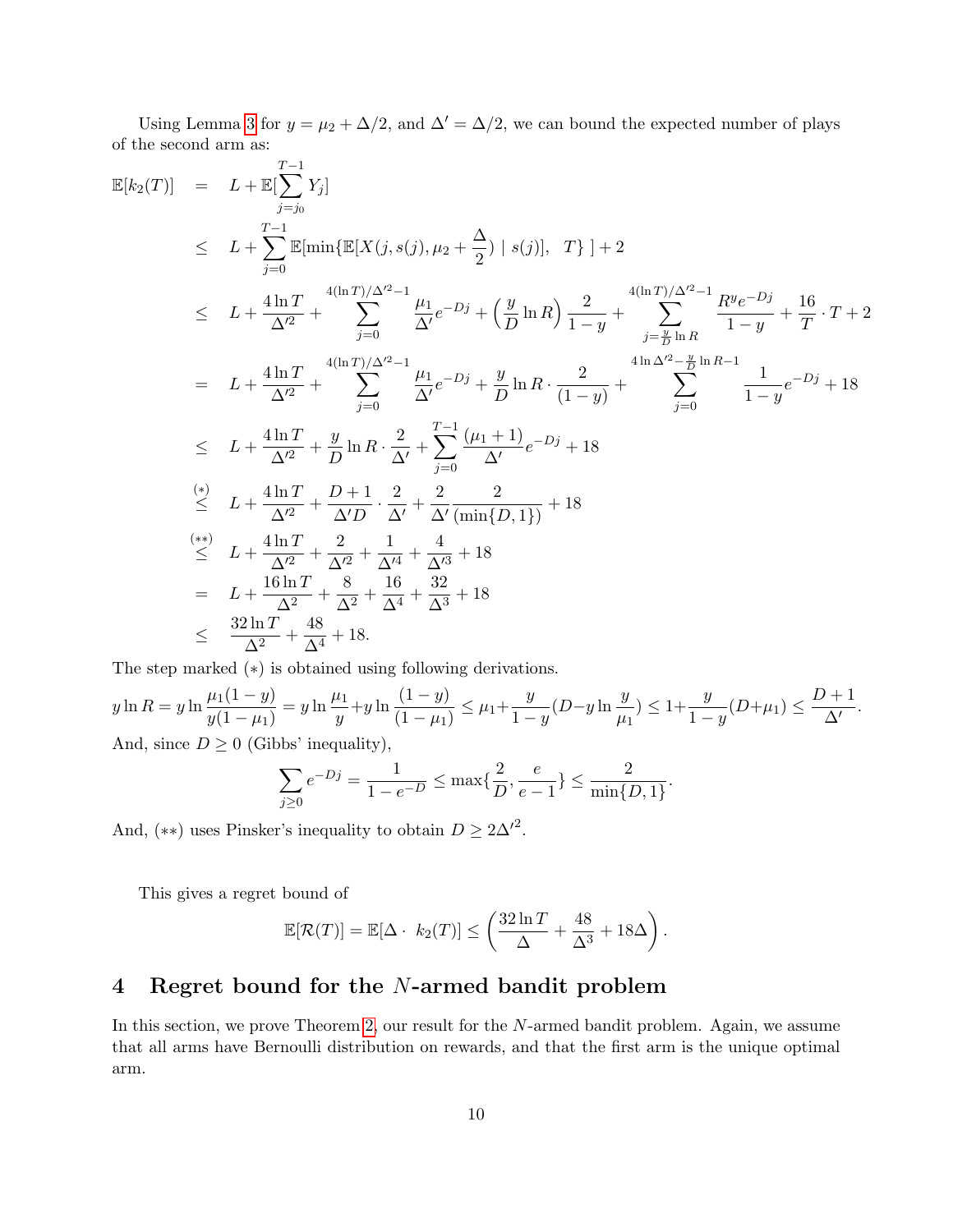

Figure 1: Interval  $I_j$ 

<span id="page-11-0"></span>At every time step  $t$ , we divide the set of suboptimal arms into saturated and unsaturated arms. We say that an arm  $i \neq 1$  is in the saturated set  $C(t)$  at time t, if it has been played at least  $L_i := \frac{16 \ln T}{\Delta_i^2}$  times before time t. First, we will bound the regret due to playing saturated suboptimal arms. For this we bound the number of time steps between two consecutive plays of the first arm in which  $\theta_i(t)$  of some saturated arm i exceeds  $\theta_1(t)$ .

In the following, when we talk about an interval of time, we mean a set of contiguous time steps. Let r.v.  $I_j$  denote the interval between (and excluding) the  $j^{th}$  and  $(j + 1)^{th}$  play of first arm. We say that event  $M(t)$  holds at time t, if  $\theta_1(t)$  exceeds  $\theta_i(t)$  of all the saturated arms, i.e.,

$$
M(t): \theta_1(t) > \max_{i \in C(t)} \theta_i(t). \tag{6}
$$

Let r.v.  $\gamma_j$  denote the number of occurrences of event  $M(t)$  in interval  $I_j$ .

$$
\gamma_j = |\{t \in I_j : M(t) = 1\}|. \tag{7}
$$

Let r.v.  $I_j(\ell)$  denote the sub-interval of  $I_j$  between the  $(\ell - 1)^{th}$  and  $\ell^{th}$  occurrence of event  $M(t)$ in  $I_i$  (excluding the time steps at which the event  $M(t)$  occurs).  $I_i(1)$  denotes the sub-interval before the first occurrence of event  $M(t)$  in  $I_i$ ; and  $I_i(\gamma_i+1)$  denotes the sub-interval after the last occurrence of event  $M(t)$  in  $I_i$ .

Figure [1](#page-11-0) shows an example of interval  $I_j$  along with sub-intervals  $I_j(\ell)$ ; in this figure  $\gamma_j = 4$ .

Observe that since a saturated arm i can be played at step t only if  $\theta_i(t)$  is greater than  $\theta_1(t)$ , saturated arms can only be played in the time steps belonging to intervals  $I_i(\ell), \ell = 1, \ldots, \gamma_i + 1$ . (Notice, however, that it is possible that at a step  $t \in I_i(\ell)$  no saturated arm is played because an unsaturated arm has the greatest  $\theta(t)$ .) Therefore, the number of plays of saturated arms in interval  $I_j$  is at most

$$
\sum_{\ell=1}^{\gamma_j+1} |I_j(\ell)|.
$$

Now, let  $V_i^{\ell,a}$  $J_j^{\ell,a}$  denote the number of steps in  $I_j(\ell)$ , for which a is the best saturated arm, i.e.

$$
V_j^{\ell, a} = |\{ t \in I_j(\ell) : \mu_a = \max_{i \in C(t)} \mu_i \}|. \tag{8}
$$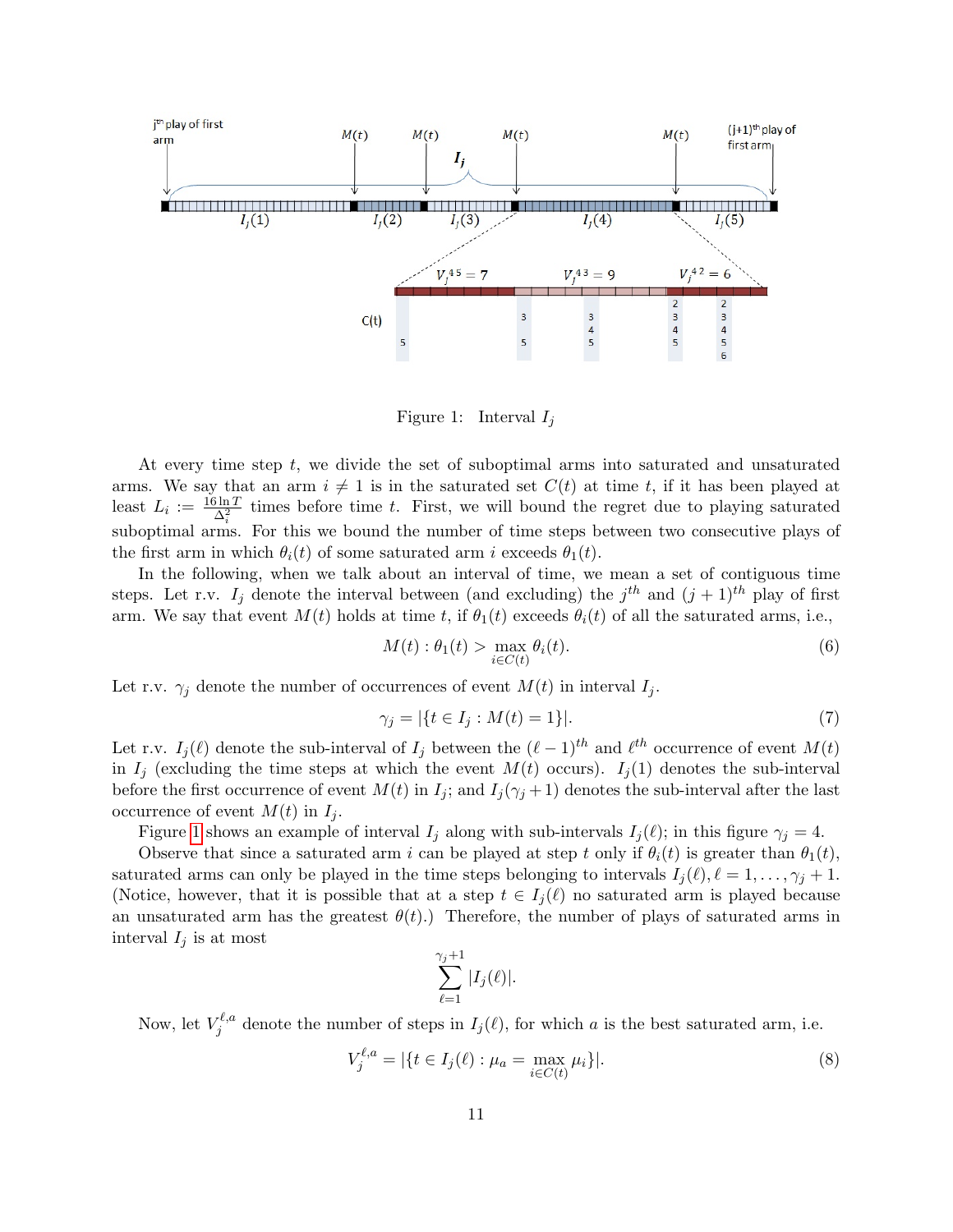(resolve the ties for best saturated arm using an arbitrary, but fixed, ordering on arms). Note that  $|I_j(\ell)| = \sum_{a=2}^{N} V_j^{\ell,a}$  $y_j^{\ell,a}$ . In Figure [1,](#page-11-0) we illustrate this notation by showing steps  $\{V_j^{4,a}$  $j^{4,a}$  for interval  $I_j(4)$ . In the example shown, we assume that  $\mu_1 > \mu_2 > \cdots > \mu_6$ , and that the suboptimal arms got added to the saturated set  $C(t)$  in order 5, 3, 4, 2, 6, so that initially 5 is the best saturated arm, then 3 is the best saturated arm, and finally 2 is the best saturated arm.

Next, we will show that, with high probability, the regret due to playing a saturated arm during one of the  $V_i^{\ell,a}$ <sup> $\zeta_t^{\ell,a}$ </sup> steps is at most  $3\Delta_a$ . The idea is that since saturated arms have their  $\theta_i(t)$ s tightly concentrated around their means  $\mu_i$ , so with high probability, either the arm with the highest mean, i.e., the best saturated arm  $a$ , or an arm with mean very close to  $\mu_a$  will be chosen to be played during these  $V_i^{\ell,a}$  $j^{t,a}$  steps.

More precisely, define  $E(T)$  to be the event that for all  $t \in [1, T]$ , and for all  $i \in C(t)$ ,  $\mu_i - \Delta_i/2 \leq$  $\theta_i(t) \leq \mu_i + \Delta_i/2.$ 

<span id="page-12-1"></span>**Lemma 4.** 
$$
Pr(E(T)) \geq 1 - \frac{4(N-1)}{T}
$$
.

Proof. Refer to Appendix [C.2.](#page-19-0)

Given that  $E(T)$  holds, if a saturated arm i is played at a time t among one of the  $V_i^{\ell,a}$  $j^{\ell,a}$  steps, then,

$$
\mu_i + \Delta_i/2 \ge \theta_i(t) \ge \theta_a(t) \ge \mu_a - \Delta_a/2,
$$

which implies that

$$
\Delta_i = \mu_1 - \mu_i \le \mu_1 - \mu_a + \frac{\Delta_a}{2} + \frac{\Delta_i}{2} \Rightarrow \Delta_i \le 3\Delta_a.
$$
\n(9)

Therefore, given event  $E(T)$ , the expected regret due to play of a saturated arm in one of the  $V_i^{\ell,a}$ j steps is at most  $3\Delta_a$ , and thus, the expected regret due to playing saturated arms in interval  $I_j$  is

$$
\mathbb{E}[\mathcal{R}^s(I_j)|E(T)] \le \mathbb{E}[\sum_{\ell=1}^{\gamma_j+1} \sum_{a=2}^N (3\Delta_a) V_j^{\ell,a}]. \tag{10}
$$

Recall that  $V_i^{\ell,a}$  $j^{t,a}$  denotes the number of steps before either event  $M(t)$  happens or some arm other than a becomes the best saturated arm. Now, given event  $E(T)$ , while a is the best saturated arm, the event  $M'(t)$ , defined below, implies event  $M(t)$ ,

$$
M'(t) : \theta_1(t) > \mu_a + \Delta_a/2.
$$
 (11)

More precisely, if a is the best saturated arm, then  $\mu_a + \Delta_a/2 = \max_{i \in C(t)} \mu_i + \Delta_i/2$ , and if  $E(T)$ holds, then  $\max_{i \in C(t)} \mu_i + \Delta_i/2 \geq \max_{i \in C(t)} \theta_i(t)$ , therefore  $M'(t) \Rightarrow \theta_1(t) > \max_{i \in C(t)} \theta_i(t) \equiv M(t)$ .

This means that given event  $E(T)$ , and given  $s(j) = s$ ,  $V_i^{\ell,a}$  $j_j^{\prime\ell,a}$  is stochastically dominated by geometric random variable  $X(j, s, \mu_a + \Delta_a/2)$  (which was defined as the number of trials until an independent sample from Beta $(s + 1, j - s + 1)$  distribution exceeds  $\mu_a + \Delta_a/2$ :

<span id="page-12-0"></span>
$$
\mathbb{E}[V_j^{\ell,a}|s(j),E(T)] \leq \mathbb{E}[X(j,s(j),\mu_a+\frac{\Delta_a}{2})|s(j)].\tag{12}
$$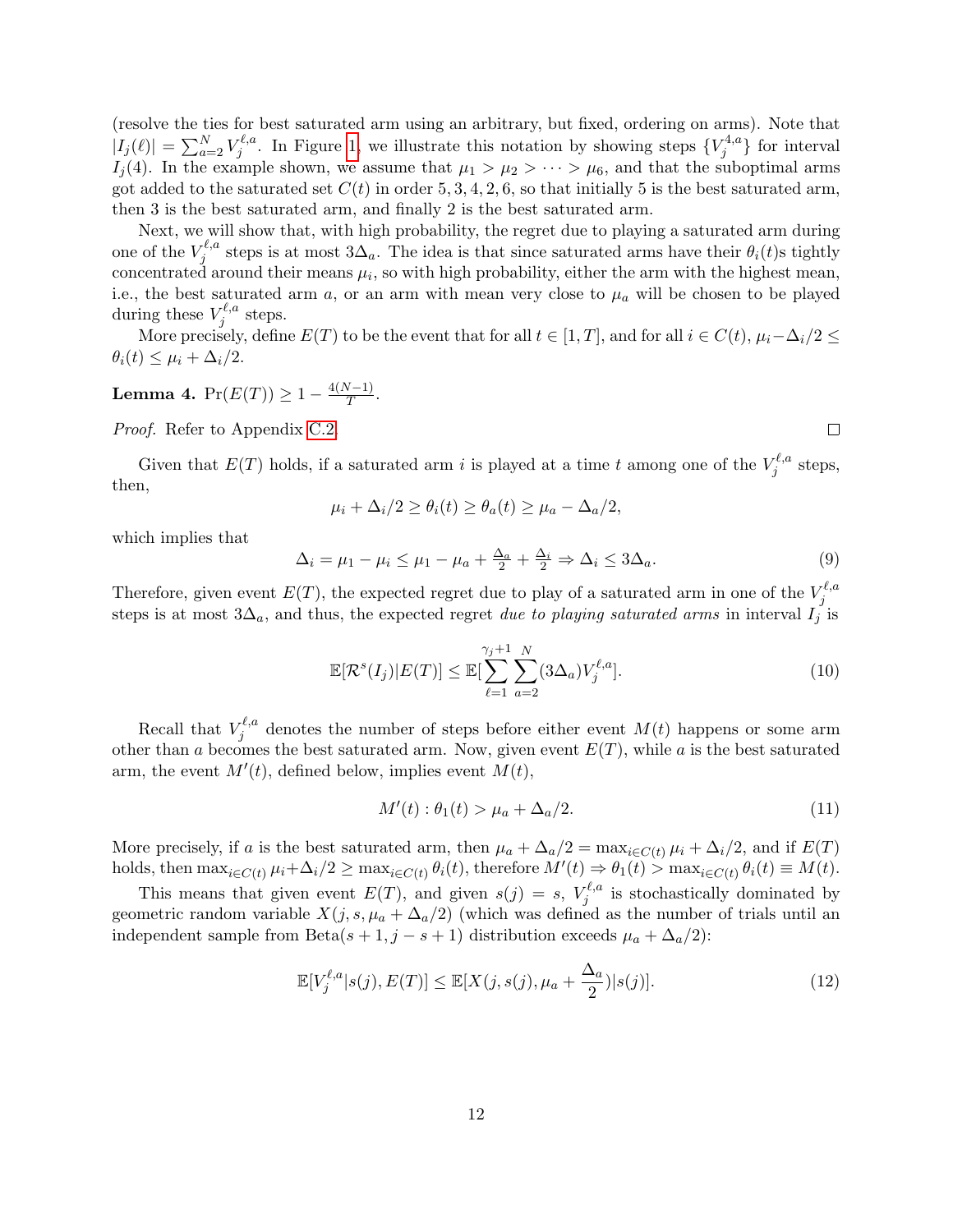This gives

$$
\mathbb{E}[\mathcal{R}^{s}(I_{j})|E(T)] \leq \mathbb{E}[\sum_{\ell=1}^{\gamma_{j}+1} \sum_{a=2}^{N} (3\Delta_{a}) V_{j}^{\ell,a}|E(T)]
$$
\n
$$
= \mathbb{E}[\sum_{\ell=1}^{\gamma_{j}+1} \sum_{a=2}^{N} (3\Delta_{a}) \mathbb{E}[V_{j}^{\ell,a}|s(j), E(T)]]
$$
\n
$$
\leq \mathbb{E}[(\gamma_{j}+1) \sum_{a=2}^{N} (3\Delta_{a}) \min \{\mathbb{E}[X(j,s(j), \mu_{a} + \frac{\Delta_{a}}{2})|s(j)], T\} \text{ (using (12)) (13)}
$$

Now, the total expected regret due to saturated arms, given  $E(T)$ , is

<span id="page-13-0"></span>
$$
\mathbb{E}[\mathcal{R}^{s}(T)|E(T)] = \sum_{j=0}^{T-1} \mathbb{E}[\mathcal{R}^{s}(I_{j})|E(T)]
$$
  
\n
$$
\leq \sum_{j=0}^{T-1} \mathbb{E}[\gamma_{j} \sum_{a} (3\Delta_{a}) \mathbb{E}[X(j, s(j), \mu_{a} + \frac{\Delta_{a}}{2})|s(j)]]
$$
  
\n
$$
+ \sum_{j=0}^{T-1} \mathbb{E}[\sum_{a} (3\Delta_{a}) \min \{\mathbb{E}[X(j, s(j), \mu_{a} + \frac{\Delta_{a}}{2})|s(j)], T\}]
$$
  
\n
$$
= \sum_{j=0}^{T-1} \mathbb{E}[\gamma_{j} \sum_{a} (3\Delta_{a}) \left(\frac{1}{F_{j+1, y_{a}}(s(j))} - 1\right)]
$$
  
\n
$$
+ \sum_{j} \mathbb{E}[\sum_{a} (3\Delta_{a}) \min \{\mathbb{E}[X(j, s(j), \mu_{a} + \frac{\Delta_{a}}{2})|s(j)], T\}], \quad (14)
$$

where  $y_a = \mu_a + \Delta_a/2$ . The last equality follows from Lemma [1,](#page-7-0) which gives the expression for the expected value of random variable  $X(j, s, y)$ . In this section, we abbreviate the symbol  $F_{n,p}^B$  for the cdf of Binomial $(n, p)$  distribution to  $F_{n,p}$ .

Recall that  $\gamma_j$  denotes the number of occurrences of event  $M(t)$  in interval  $I_j$ , i.e. the number of times in interval  $I_j$ ,  $\theta_1(t)$  was greater than  $\theta_i(t)$  of all saturated arms  $i \in C(t)$ , and still the first arm was not played. The only reason the first arm would not be played at a time  $t$  despite of  $\theta_1(t) > \max_{i \in C(t)} \theta_i(t)$ , is that some unsaturated arm u with highest  $\theta_u(t)$  was played instead. And, since an unsaturated arm  $u$  can be played for at most  $L_u$  times before it becomes saturated, the random variables  $\gamma_j$  always satisfy

$$
\sum_{j=0}^{T-1} \gamma_j \le \sum_{u=2}^{N} L_u = \sum_{u=2}^{N} \frac{16 \ln T}{\Delta_u^2}.
$$
\n(15)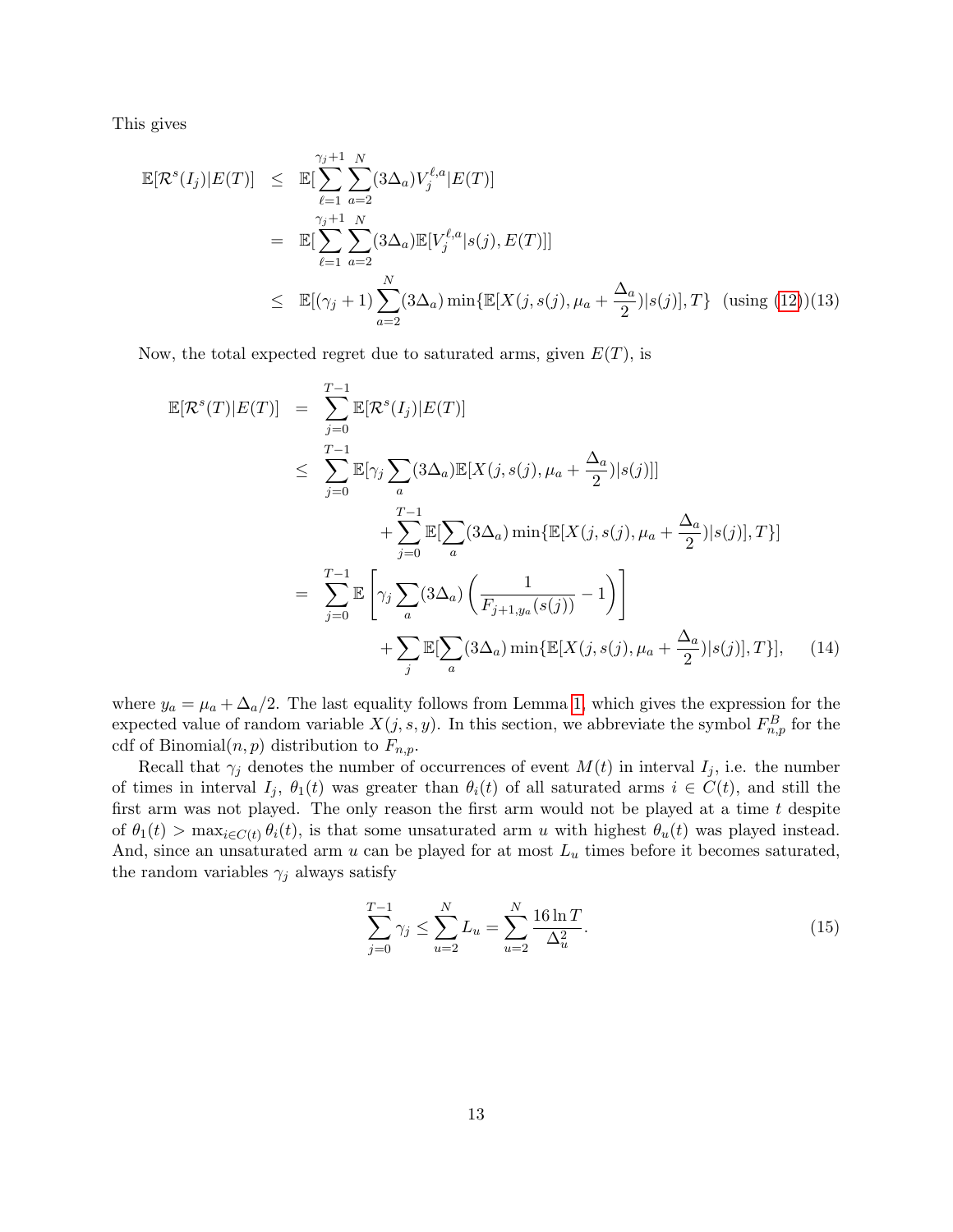Therefore, for the first term on the right hand side of [\(14\)](#page-13-0) we have

<span id="page-14-1"></span>
$$
\sum_{j=0}^{T-1} \mathbb{E}[\gamma_{j} \sum_{a} \frac{3\Delta_{a}}{F_{j+1,y_{a}}(s(j))}]
$$
\n
$$
= \sum_{a} \sum_{j=0}^{T-1} \mathbb{E}[\gamma_{j} \frac{3\Delta_{a}}{F_{j+1,y_{a}}(s(j))}]
$$
\n
$$
\leq \sum_{a} (\sum_{u} L_{u}) \mathbb{E}[\max_{j} \frac{3\Delta_{a}}{F_{j+1,y_{a}}(s(j))}]
$$
\n
$$
\leq (\sum_{u} L_{u}) \sum_{a} \mathbb{E}[\frac{3\Delta_{a}}{F_{j_{a}^{*}+1,y_{a}}(s(j_{a}^{*}))} \cdot I(s(j_{a}^{*}) \leq |y_{a}j_{a}^{*}|) + \frac{3\Delta_{a}}{F_{j_{a}^{*}+1,y_{a}}(s(j_{a}^{*}))} \cdot I(s(j_{a}^{*}) \geq |y_{a}j_{a}^{*}|)]
$$
\n
$$
\leq (\sum_{u} L_{u}) \sum_{a} \mathbb{E}[\frac{3\Delta_{a}}{F_{j_{a}^{*}+1,y_{a}}(s(j_{a}^{*}))} \cdot I(s(j_{a}^{*}) \leq |y_{a}j_{a}^{*}|)] + (\sum_{u} L_{u}) \cdot \frac{6\Delta_{a}}{1 - y_{a}}, \qquad (16)
$$

where we define random variable  $j_a^*$  as

$$
j_a^* = \arg\max_{j \in \{0, \dots, T-1\}} \frac{1}{F_{j+1, y_a}(s(j))}.
$$

(Note that  $j_a^*$  is completely specified by the random sequence  $s(1), s(2), ....$ ) The last inequality follows from the fact that  $F_{j+1,y}(s) \ge (1-y)F_{j,y}(s)$ , and that for  $s \ge [y_j]$ ,  $F_{j,y}(s) \ge 1/2$  (Fact [2\)](#page-17-4). Now, for the first term in above,

<span id="page-14-0"></span>
$$
\mathbb{E}[\frac{1}{F_{j_a^*+1,y_a}(s(j_a^*))} \cdot I(s(j_a^*) \le |y_a j_a^*|)] \le \sum_j \mathbb{E}[\frac{1}{F_{j+1,y_a}(s(j))} \cdot I(s(j) \le |y_a j|)]
$$

$$
= \sum_j \sum_{s=0}^{\lfloor y_a j \rfloor} \frac{f_{j,\mu_1}(s)}{F_{j+1,y_a}(s)} \le \sum_j \frac{\mu_1}{\Delta'_a} e^{-D_a j} \le \frac{16}{\Delta_a^3}, \quad (17)
$$

where  $\Delta'_a = \mu_1 - y_a = \Delta_a/2$ ,  $D_a$  is the KL-divergence between Bernoulli distributions with parameters  $\mu_1$  and  $y_a$ . The penultimate inequality follows using [\(3\)](#page-9-2) in the proof of Lemma [3,](#page-8-2) with  $\Delta' = \Delta'_a$ , and  $D = D_a$ . The last inequality uses the geometric series sum (note that  $D_a \geq 0$  by Gibbs' inequality),

$$
\sum_{j} e^{-D_a j} \le \frac{1}{1 - e^{-D_a}} \le \min\{\frac{2}{D_a}, \frac{e}{e - 1}\} \le \frac{2}{\min\{D_a, 1\}} \le \frac{2}{\Delta_a'} = \frac{8}{\Delta_a^2}.
$$

Substituting the bound from Equation [\(17\)](#page-14-0) in Equation [\(16\)](#page-14-1),

<span id="page-14-2"></span>
$$
\sum_{j=0}^{T-1} \mathbb{E}\left[\gamma_j \sum_a \frac{3\Delta_a}{F_{j+1,y_a}(s(j))}\right] \leq \left(\sum_u L_u\right) \sum_a \left(\frac{48}{\Delta_a^2} + \frac{6\Delta_a}{\Delta_a^2}\right) = \left(\sum_u L_u\right) \sum_a \left(\frac{48}{\Delta_a^2} + 12\right). \tag{18}
$$

For the second term on the right hand side of  $(14)$ , we use Lemma [3](#page-8-2) while substituting y with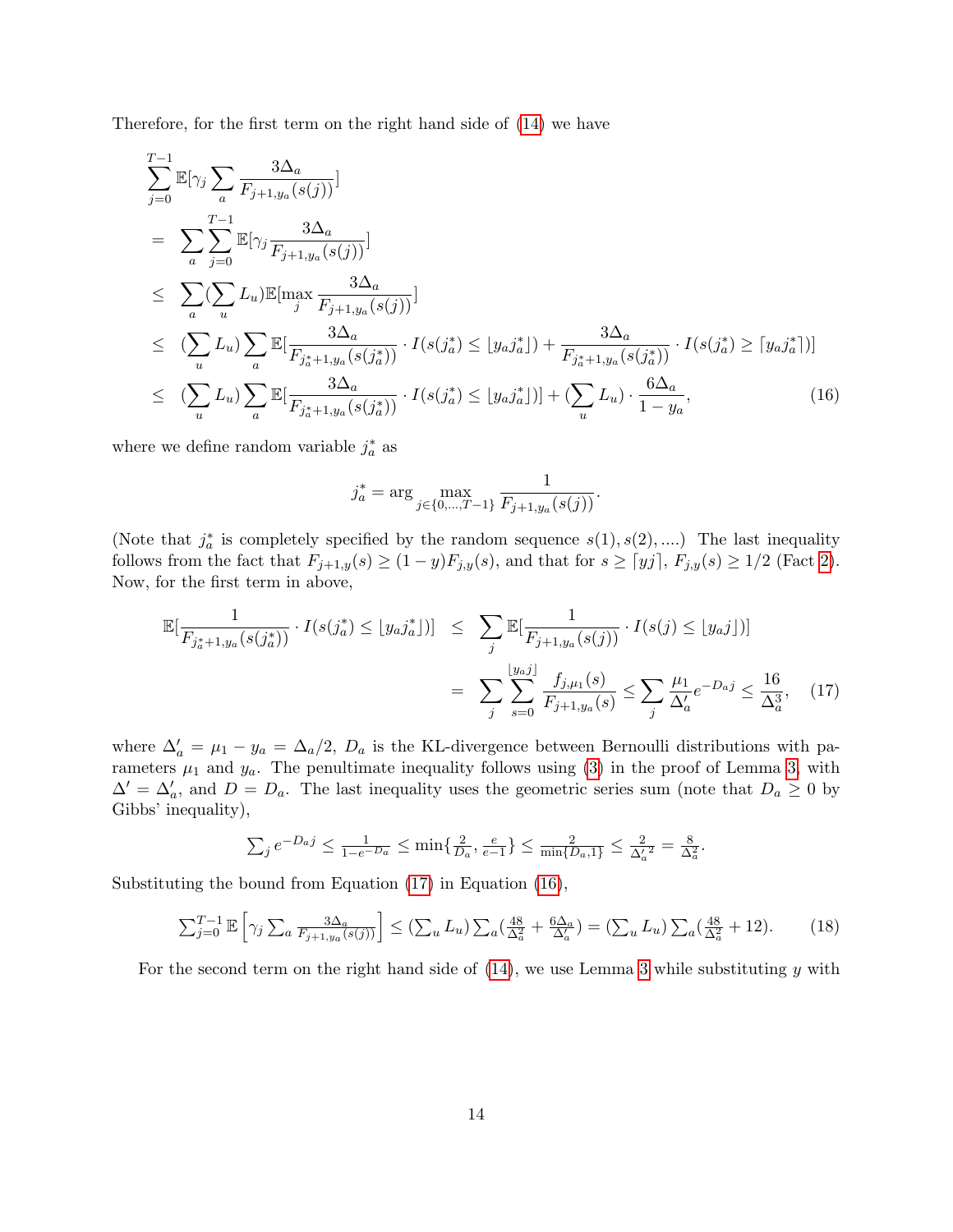<span id="page-15-0"></span>
$$
y_{a} = \mu_{a} + \frac{\Delta_{a}}{2} \text{ and } \Delta' \text{ with } \mu_{1} - y_{a} = \frac{\Delta_{a}}{2}, \text{ to obtain that}
$$
\n
$$
\sum_{j=0}^{T-1} \sum_{a} (3\Delta_{a}) \mathbb{E} \left[ \min \{ \mathbb{E}[X(j, s(j), \mu_{a} + \frac{\Delta_{a}}{2}) | s(j)], T \} \right]
$$
\n
$$
\leq \sum_{a} (3\Delta_{a}) \sum_{j=0}^{\frac{16(\ln T)}{\Delta_{a}2} - 1} \left( 1 + \frac{2}{1 - y_{a}} \right) + \sum_{j \geq \frac{16(\ln T)}{\Delta_{a}2}} (3\Delta_{a}) \frac{16}{T}
$$
\n
$$
\leq \sum_{a} \frac{48 \ln T}{\Delta_{a}} + \frac{192}{\Delta_{a}^{2}} + 48\Delta_{a}.
$$
\n(19)

Substituting results from Equation [\(18\)](#page-14-2) and [\(19\)](#page-15-0) in Equation [\(14\)](#page-13-0),

$$
\mathbb{E}[\mathcal{R}^s(T)|E(T)] \leq (\sum_u L_u) \sum_a (\frac{48}{\Delta_a^2} + 12) + \sum_a (\frac{48 \ln T}{\Delta_a} + \frac{192}{\Delta_a^2} + 48\Delta_a)
$$
  

$$
\leq 768(\ln T)(\sum_i \frac{1}{\Delta_i^2})^2 + 192(\ln T) \sum_i \frac{1}{\Delta_i^2} + 48(\ln T) \sum_a \frac{1}{\Delta_a} + 192 \sum_a \frac{1}{\Delta_a^2} + 48(N - 1).
$$

Now, using the result that  $Pr(\overline{E(T)}) \leq 4(N-1)/T$  (by Lemma [4\)](#page-12-1), we can bound the total regret due to playing saturated arms as

$$
\mathbb{E}[\mathcal{R}^s(T)] \leq \mathbb{E}[\mathcal{R}^s(T)|E(T)] + T \cdot \Pr(\overline{E(T)})
$$
  
 
$$
\leq 768(\ln T)(\sum_{i} \frac{1}{\Delta_i^2})^2 + 192(\ln T) \sum_{i} \frac{1}{\Delta_i^2} + 48(\ln T) \sum_{a} \frac{1}{\Delta_a} + 192 \sum_{a} \frac{1}{\Delta_a^2} + 52(N - 1).
$$

Since an unsaturated arm u becomes saturated after  $L_u$  plays, regret due to unsaturated arms is at most

$$
\mathbb{E}[\mathcal{R}^u(T)] \le \sum_{u=2}^N L_u \Delta_u = 16(\ln T) \left( \sum_{u=2}^N \frac{1}{\Delta_u} \right).
$$

Summing the regret due to saturated and unsaturated arms, we obtain the result of Theorem [2.](#page-4-1)

Conclusion. In this paper, we showed theoretical guarantees for Thompson Sampling close to other state of the art methods, like UCB. Our result is a first step in theoretical understanding of TS and there are several avenues to explore for the future work: There is a gap between our upper bounds and the lower bound of Lai–Robbins [\[7\]](#page-16-0). While it may be easy to improve the constant factors in our upper bounds by making the analysis more careful (but more complicated), it seems harder to improve the dependence on the  $\Delta$ 's. With further work, our technique in this paper can provide several extensions, including analysis of TS for bandits with more general distributions than Bernoulli, delayed and batched feedbacks, prior mismatch and posterior reshaping discussed in [\[2\]](#page-16-6). As mentioned before, empirically TS has been shown to have superior performance than other methods, especially for handling delayed feedback. A theoretical justification of this observation would require a tighter analysis of TS than what we have achieved here, and in addition, it would require lower bound on the regret of the other algorithms. TS has also been used for problems such as regularized logistic regression [\[2\]](#page-16-6). These multi-parameter settings lack theoretical analysis.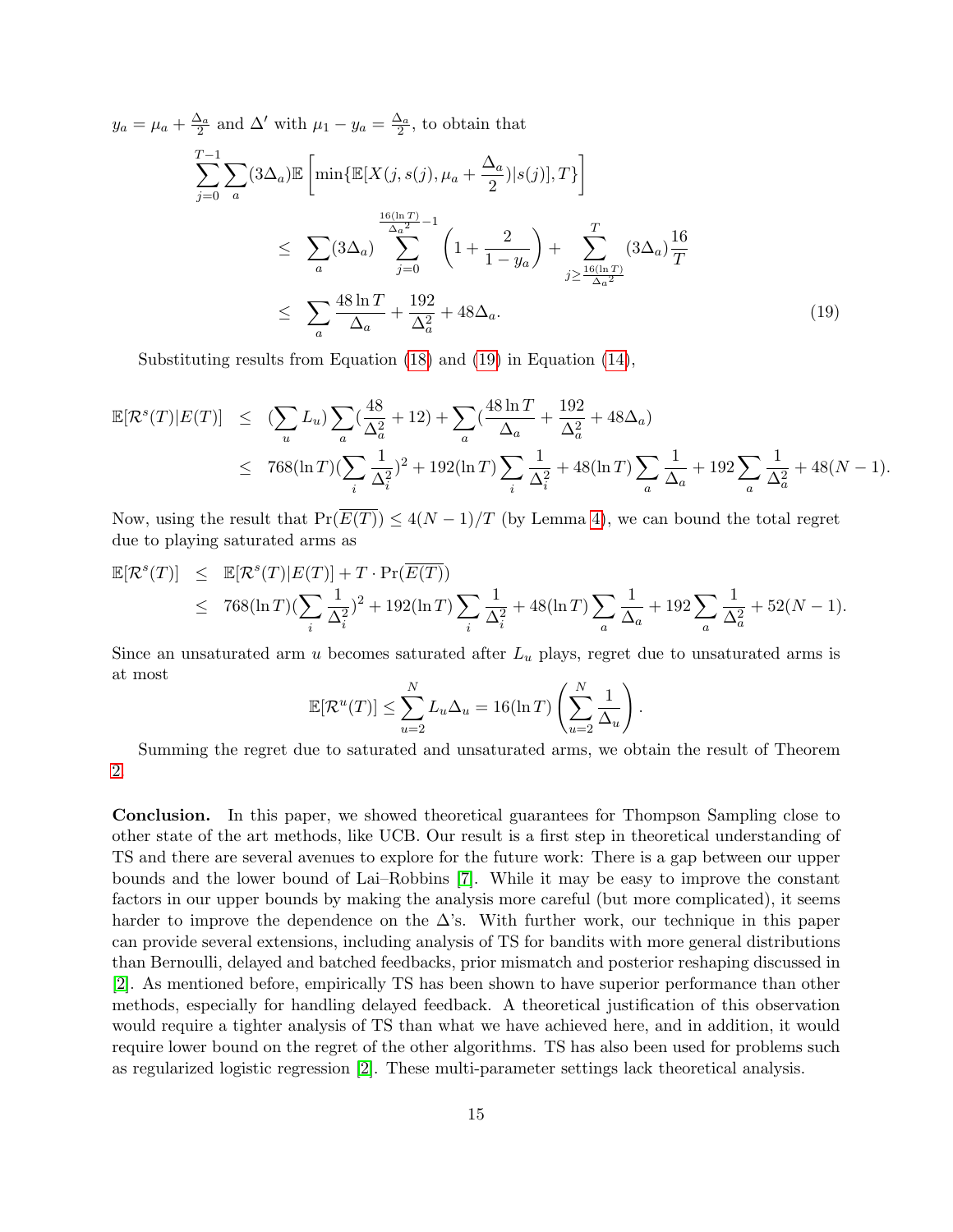# References

- <span id="page-16-1"></span>[1] P. Auer, N. Cesa-Bianchi, and P. Fischer. Finite-time Analysis of the Multiarmed Bandit Problem. Machine Learning, 47(2-3):235–256, 2002.
- <span id="page-16-6"></span>[2] O. Chapelle and L. Li. An Empirical Evaluation of Thompson Sampling. In NIPS, 2011.
- <span id="page-16-2"></span>[3] J. C. Gittins. Multi-armed Bandit Allocation Indices. Wiley Interscience Series in Systems and Optimization. John Wiley and Son, 1989.
- <span id="page-16-8"></span>[4] T. Graepel, J. Q. Candela, T. Borchert, and R. Herbrich. Web-Scale Bayesian Click-Through rate Prediction for Sponsored Search Advertising in Microsoft's Bing Search Engine. In ICML, pages 13–20, 2010.
- <span id="page-16-4"></span>[5] O.-C. Granmo. Solving Two-Armed Bernoulli Bandit Problems Using a Bayesian Learning Automaton. International Journal of Intelligent Computing and Cybernetics (IJICC), 3(2):207– 234, 2010.
- <span id="page-16-11"></span>[6] K. Jogdeo and S. M. Samuels. Monotone Convergence of Binomial Probabilities and A Generalization of Ramanujan's equation. The Annals of Mathematical Statistics, (4):1191–1195, 1968.
- <span id="page-16-0"></span>[7] T. L. Lai and H. Robbins. Asymptotically efficient adaptive allocation rules. Advances in Applied Mathematics, 6:4–22, 1985.
- <span id="page-16-9"></span>[8] B. C. May, N. Korda, A. Lee, and D. S. Leslie. Optimistic Bayesian sampling in contextualbandit problems. Technical report, Statistics Group, Department of Mathematics, University of Bristol.
- <span id="page-16-7"></span>[9] B. C. May and D. S. Leslie. Simulation studies in optimistic Bayesian sampling in contextualbandit problems. Technical report, Statistics Group, Department of Mathematics, University of Bristol.
- <span id="page-16-5"></span>[10] S. Scott. A modern Bayesian look at the multi-armed bandit. Applied Stochastic Models in Business and Industry, 26:639–658, 2010.
- <span id="page-16-3"></span>[11] W. R. Thompson. On the likelihood that one unknown probability exceeds another in view of the evidence of two samples. Biometrika, 25(3-4):285–294, 1933.

# <span id="page-16-10"></span>A Multiple optimal arms

Consider the N-armed bandit problem with  $\mu^* = \max_i \mu_i$ . We will show that adding another arm with expected reward  $\mu^*$  can only decrease the expected regret of TS algorithm. Suppose that we added arm  $N + 1$  with expected reward  $\mu^*$ . Consider the expected regret for the new bandit in time T, conditioned on the exact time steps among  $1, \ldots, T$ , on which arm  $N + 1$  is played by the algorithm. Since the arm  $N+1$  has expected reward  $\mu^*$ , there is no regret in these time steps. Now observe that in the remaining time steps, the algorithm behaves exactly as it would for the original bandit with N arms. Therefore, given that the  $(N+1)$ <sup>th</sup> arm is played x times, the expected regret in time T for the new bandit will be same as the expected regret in time  $T - x$  for the original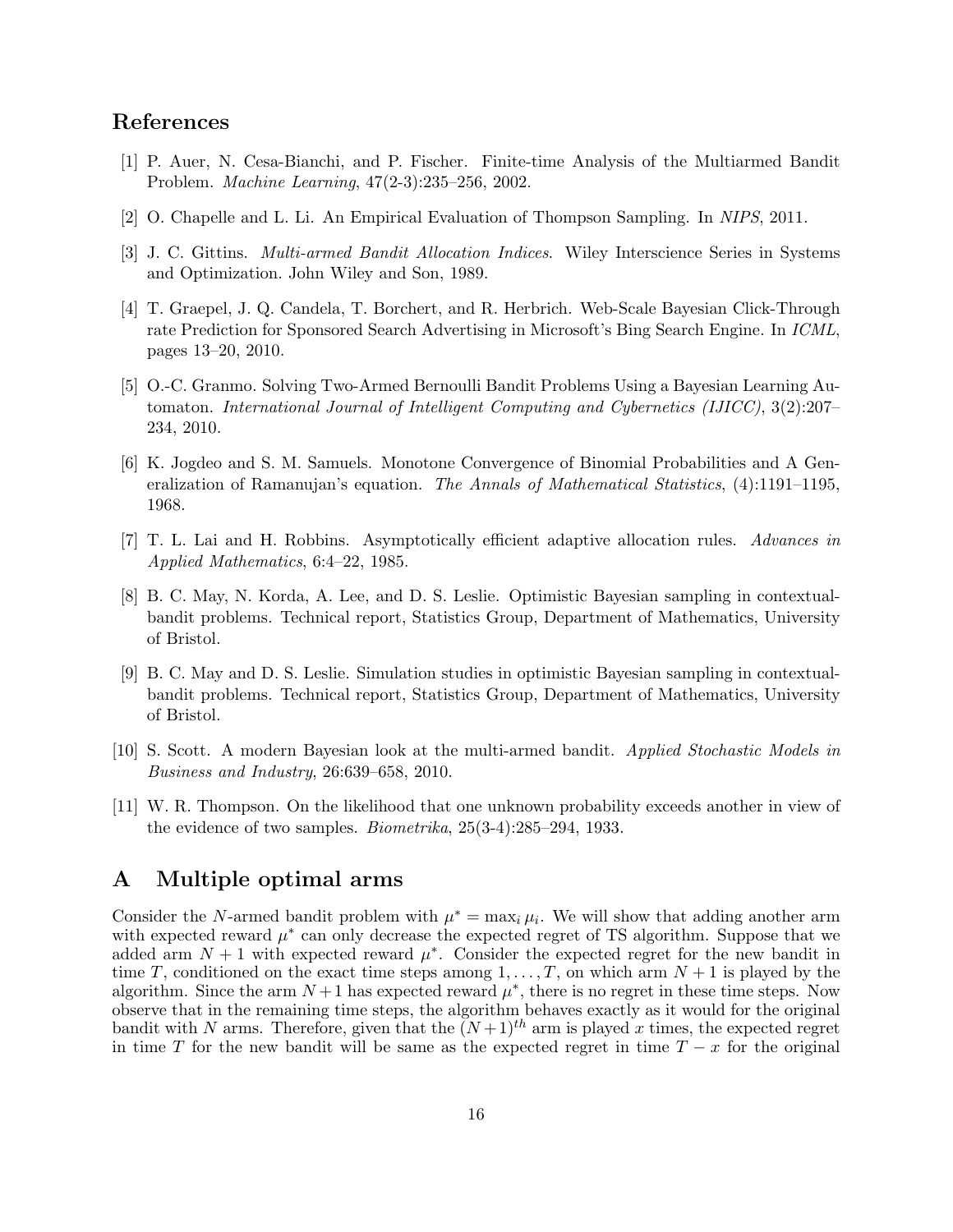bandit. Let  $\mathcal{R}^N(T)$  and  $\mathcal{R}^{N+1}(T)$  denote the expected regret in time T for the original and new bandit, respectively. Then,

$$
\mathbb{E}[\mathcal{R}^{N+1}(T)] = \mathbb{E}[\mathbb{E}[\mathcal{R}^{N+1}(T)|k_{N+1}(T)]] = \mathbb{E}[\mathbb{E}[\mathcal{R}^{N}(T - k_{N+1}(T))|k_{N+1}(T)]] \leq \mathbb{E}[\mathbb{E}[\mathcal{R}^{N}(T)|k_{N+1}(T)]] = \mathbb{E}[\mathcal{R}^{N}(T)].
$$

This argument shows that the expected regret of Thompson Sampling for the N-armed bandit problem with r optimal arms is bounded by the expected regret of Thompson Sampling for the  $(N - r + 1)$ -armed bandit problem obtained on removing (any)  $r - 1$  of the optimal arms.

### <span id="page-17-1"></span>B Facts used in the analysis

<span id="page-17-0"></span>Fact 1.

$$
F_{\alpha,\beta}^{beta}(y) = 1 - F_{\alpha+\beta-1,y}^{B}(\alpha - 1),
$$

for all positive integers  $\alpha, \beta$ .

Proof. This fact is well-known (it's mentioned on Wikipedia) but we are not aware of a specific reference. Since the proof is easy and short we will present a proof here. The Wikipedia page also mentions that it can be proved using integration by parts. Here we provide a direct combinatorial proof which may be new.

One well-known way to generate a r.v. with cdf  $F_{\alpha,\beta}^{beta}$  for integer  $\alpha$  and  $\beta$  is the following: generate uniform in [0, 1] r.v.s  $X_1, X_2, \ldots, X_{\alpha+\beta-1}$  independently. Let the values of these r.v. in sorted increasing order be denoted  $X_1^{\uparrow}$  $\int_1^{\uparrow} X_2^{\uparrow}, \ldots, X_{\alpha+\beta-1}^{\uparrow}$ . Then  $X_{\alpha}^{\uparrow}$  has cdf  $F_{\alpha,\beta}^{beta}$ . Thus  $F_{\alpha,\beta}^{beta}(y)$  is the probability that  $X_{\alpha}^{\uparrow} \leq y$ .

We now reinterpret this probability using the binomial distribution: The event  $X^{\uparrow}_{\alpha} \leq y$  happens iff for at least  $\alpha$  of the  $X_1, \ldots, X_{\alpha+\beta-1}$  we have  $X_i \leq y$ . For each  $X_i$  we have  $Pr[X_i \leq y] = y$ ; thus the probability that for at most  $\alpha - 1$  of the  $X_i$ 's we have  $X_i \leq y$  is  $F^B_{\alpha+\beta-1,y}(\alpha-1)$ . And so the probability that for at least  $\alpha$  of the  $X_i$ 's we have  $X_i \leq y$  is  $1 - F^B_{\alpha+\beta-1,y}(\alpha-1)$ .  $\Box$ 

The median of an integer-valued random variable X is an integer m such that  $Pr(X \le m) \ge 1/2$ and  $Pr(X \ge m) \ge 1/2$ . The following fact says that the median of the binomial distribution is close to its mean.

<span id="page-17-4"></span>**Fact 2** ([\[6\]](#page-16-11)). Median of the binomial distribution Binomial $(n, p)$  is either  $|np|$  or  $\lceil np \rceil$ .

<span id="page-17-2"></span>**Fact 3** ([\[1\]](#page-16-1)). (Chernoff-Hoeffding bound) Let  $X_1, ..., X_n$  be random variables with common range [0, 1] and such that  $\mathbb{E}[X_t|X_1,\ldots,X_{t-1}] = \mu$ . Let  $S_n = X_1 + \ldots + X_n$ . Then for all  $a \geq 0$ ,

$$
\Pr(S_n \ge n\mu + a) \le e^{-2a^2/n},
$$
  

$$
\Pr(S_n \le n\mu - a) \le e^{-2a^2/n}.
$$

<span id="page-17-3"></span>Lemma 5.

$$
F_{n,p}^{B}(np - n\delta) \le e^{-2n\delta^2}, \quad 1 - F_{n,p}^{B}(np + n\delta) \le e^{-2n\delta^2}, \tag{20}
$$

$$
1 - F_{n+1,p}^{B}(np + n\delta) \le \frac{e^{4\delta}}{e^{2n\delta^2}}.
$$
\n(21)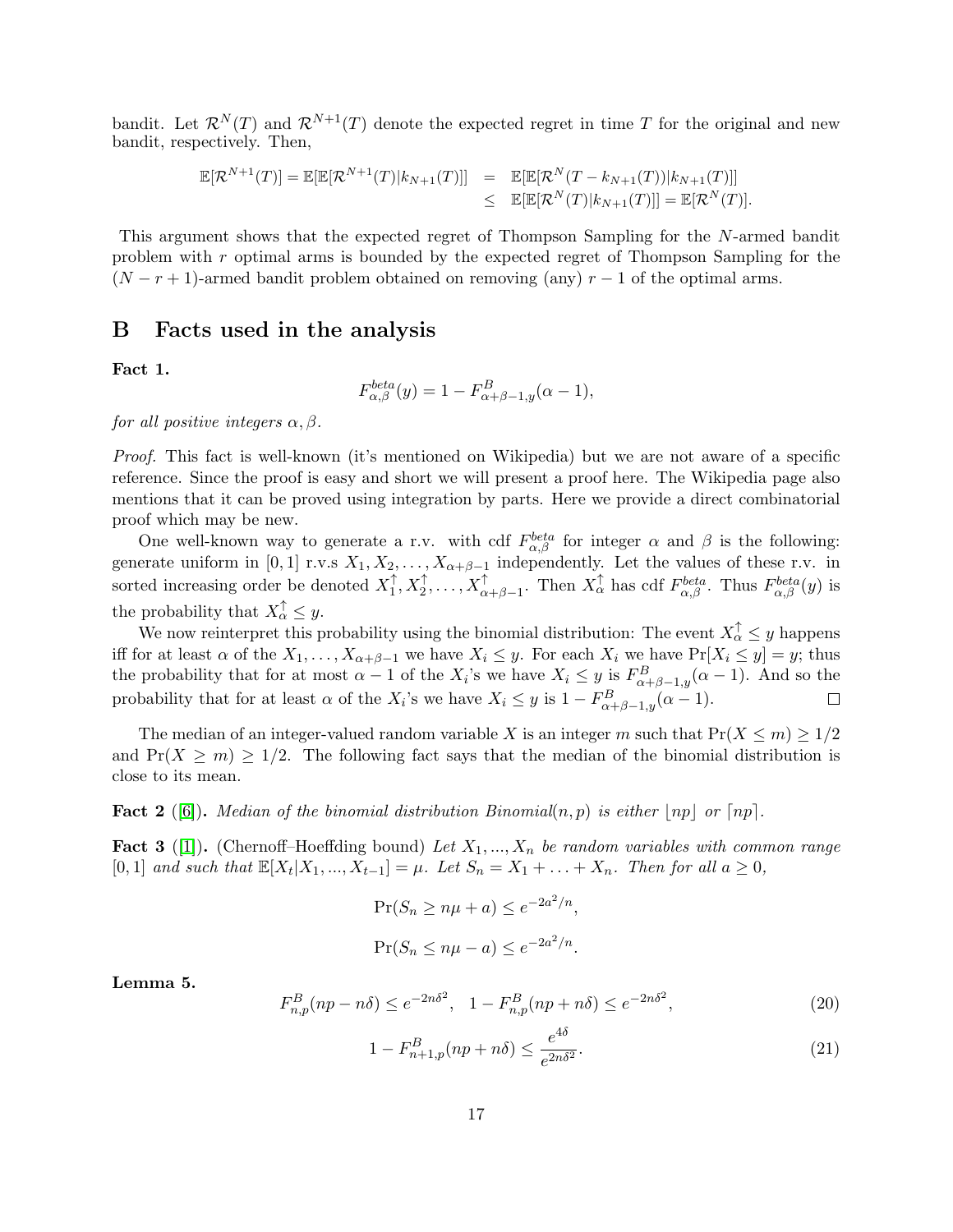Proof. The first result is a simple application of Chernoff–Hoeffding bounds from Lemma [3.](#page-17-2) For the second result, we observe that,

$$
F_{n+1,p}^{B}(np+n\delta) = (1-p)F_{n,p}^{B}(np+n\delta) + pF_{n,p}^{B}(np+n\delta-1) \ge F_{n,p}^{B}(np+n\delta-1).
$$

By Chernoff–Hoeffding bounds,

$$
1 - F_{n,p}^{B}(np + \delta n - 1) \le e^{-2(\delta n - 1)^{2}/n} = e^{-2(n^{2}\delta^{2} + 1 - 2\delta n)/n} \le e^{-2n\delta^{2} + 4\delta} = \frac{e^{4\delta}}{e^{2n\delta^{2}}}.
$$

# C Proofs of Lemmas

### <span id="page-18-0"></span>C.1 Proof of Lemma [2](#page-7-1)

*Proof.* Recall that  $k_2(t)$  denotes the number of plays of second arm before time t, and  $S_2(t)$  denotes the number of successes among these  $k_2(t)$  plays. Define  $A(t)$  to be the event that  $\frac{S_2(t)}{k_2(t)} \leq \mu_2 + \frac{\Delta}{4}$  $\frac{\Delta}{4}$ . By the Chernoff–Hoeffding bounds (Fact [3\)](#page-17-2), at any time t such that  $k_2(t) \geq L = 16(\ln T)/\Delta^2$ ,

$$
\Pr(\overline{A(t)}) = \Pr\left(\frac{S_2(t)}{k_2(t)} > \mu_2 + \frac{\Delta}{4}\right) \le e^{-2L\Delta^2/16} \le e^{-2\ln T} = \frac{1}{T^2}.
$$

Then, for every time t such that  $k_2(t) \geq L$ , we have that

$$
\begin{array}{rcl}\n\Pr(\theta_2(t) > \mu_2 + \frac{\Delta}{2}) & \leq & \Pr(\theta_2(t) > \mu_2 + \frac{\Delta}{2}|A(t)) + \Pr(\overline{A(t)}) \\
& \leq & \Pr(\theta_2(t) > \frac{S_2(t)}{k_2(t)} - \frac{\Delta}{4} + \frac{\Delta}{2}) + \Pr(\overline{A(t)}) \\
& = & F_{k_2(t)+1, \frac{S_2(t)}{k_2(t)} + \frac{\Delta}{4}}(S_2(t)) + \Pr(\overline{A(t)}) \\
& \leq & F_{k_2(t), \frac{S_2(t)}{k_2(t)} + \frac{\Delta}{4}}(S_2(t)) + \Pr(\overline{A(t)}) \\
& \leq & \exp\{-\frac{2\Delta^2 k_2(t)^2/16}{k_2(t)}\} + \frac{1}{T^2} \\
& \leq & e^{-2L\Delta^2/16} + \frac{1}{T^2} = e^{-2\ln T} + \frac{1}{T^2} = \frac{2}{T^2}.\n\end{array}
$$

The third-last inequality follows from the observation that

$$
F_{n+1,p}^B(r) = (1-p)F_{n,p}^B(r) + pF_{n,p}(r-1) \le (1-p)F_{n,p}^B(r) + pF_{n,p}(r) = F_{n,p}^B(r).
$$

And, the second-last inequality follows from Chernoff–Hoeffding bounds (refer to Fact [3](#page-17-2) and Lemma [5\)](#page-17-3).

Summing above over  $t = 1, ..., T$ , we get the result of the lemma.

 $\Box$